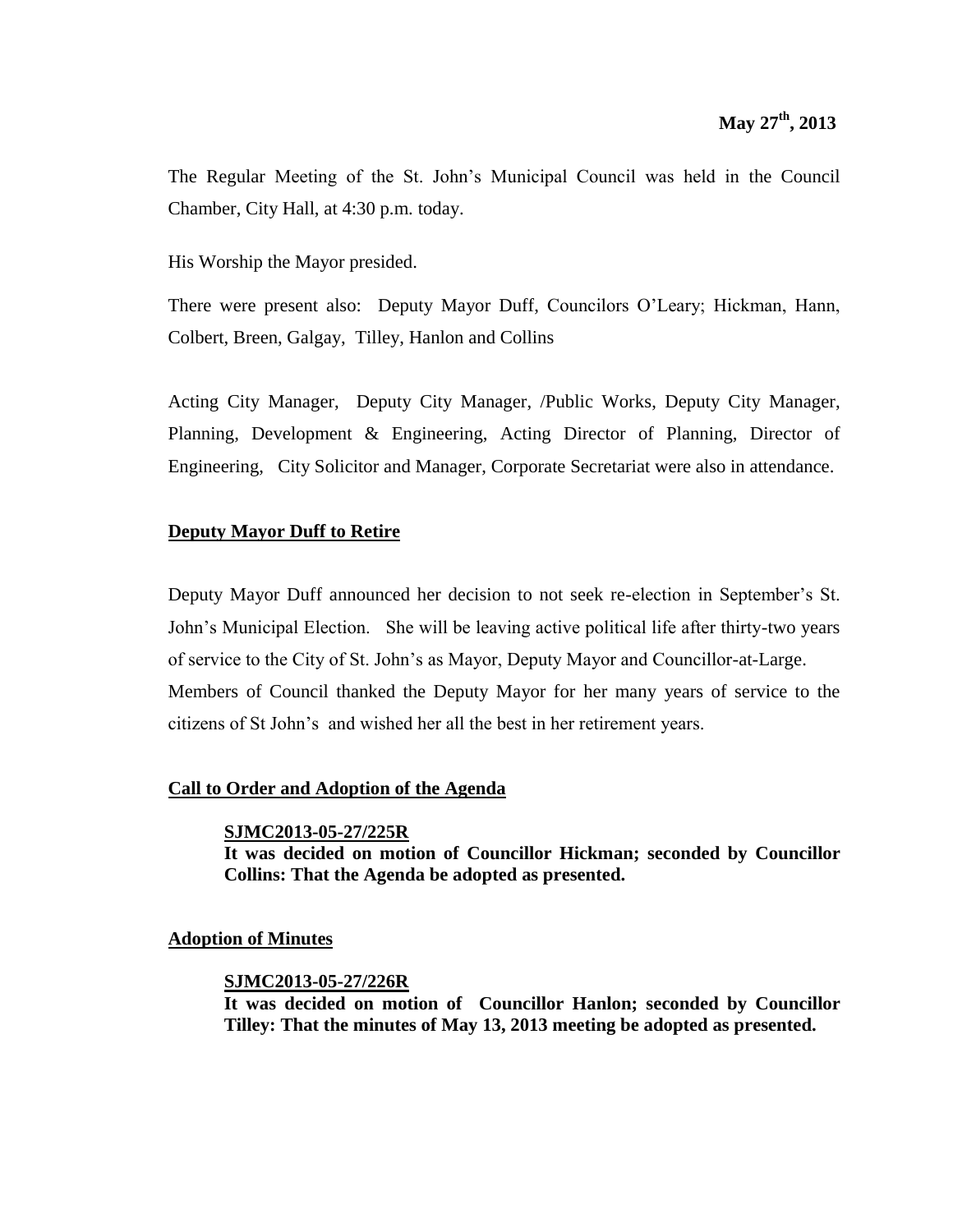**Business Arising**

### **Approval-in-Principle for Proposed 5-Townhouse Development Applicant: RDG Holdings Limited Nunnery Hill/Holloway Street Residential Downtown (RD) Zone (Ward 2)\_\_\_\_\_\_\_\_\_\_\_\_\_\_\_\_**

Under business arising, Council considered a memorandum dated May 15, 2013 from the City Manager concerning the above noted. An online petition was also circulated opposing the proposed condo development on Nunnery Hill.

### **SJMC2013-05-27/227R**

**It was moved by Councillor Hann; seconded by Councillor Collins: That a decision on the application be deferred for one week to allow staff an opportunity to review the concerns submitted by the residents.**

**The motion to defer being put was carried with Councillors Hanlon and Collins dissenting.**

**Proposed Townhouse and Seniors Residential Condominium Development, Ruby Line at Southlands Boulevard, Applicant: Reardon Construction and Development Ltd.\_\_\_\_\_\_\_\_\_\_\_\_\_\_\_\_\_\_\_\_\_\_\_\_\_\_\_\_\_\_\_\_\_\_\_\_\_\_\_\_\_\_\_\_\_\_\_\_\_\_\_\_\_\_\_\_\_\_\_\_\_\_\_\_\_\_\_\_**

Under business arising, Council considered a memorandum dated May 23, 2013 from the

Acting Director of Planning regarding the above noted.

### **SJMC2013-05-27/228R**

**It was moved by Councillor Collins; seconded by Councillor Galgay: That the following Resolutions for St. John's Municipal Plan Amendment Number 110, 2013 and St. John's Development Regulations Amendment Number 559, 2013, be adopted in principle, which will then be referred to the Department of Municipal Affairs for Provincial release.**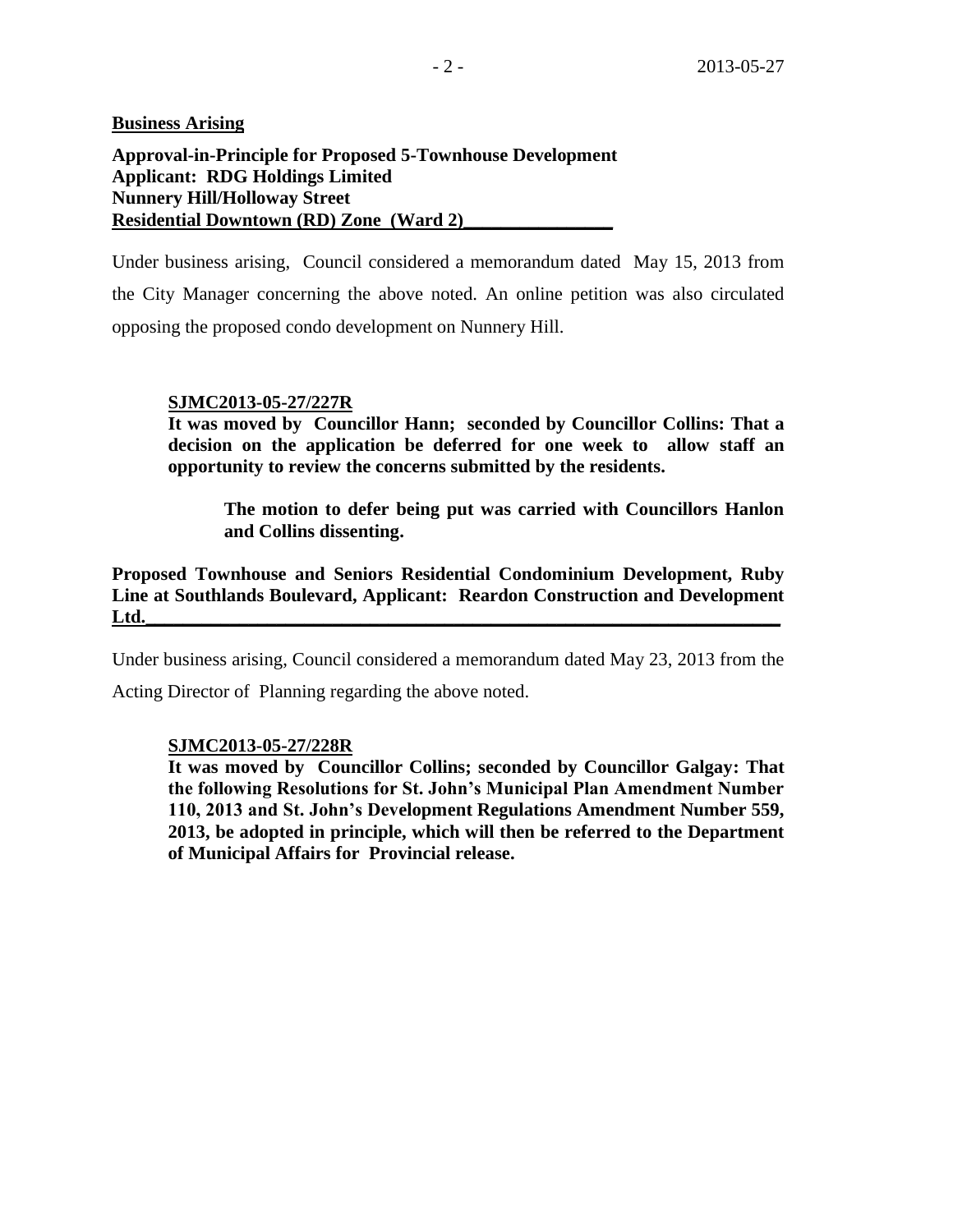# **RESOLUTION ST. JOHN'S MUNICIPAL PLAN AMENDMENT NUMBER 110, 2013**

**WHEREAS** the City of St. John's wishes to allow the residential development of property located at the intersection of Ruby Line and Southlands Boulevard.

**BE IT THEREFORE RESOLVED** that the City of St. John's hereby adopts the following map amendment to the St. John's Municipal Plan in accordance with the provisions of the Urban and Rural Planning Act.

> **Redesignate land in the area of Ruby Line at Southlands Boulevard from the Commercial General Land Use District to the Residential Medium Density Land Use District and the Residential High Density Land Use District as shown on Map III-1A attached.**

**BE IT FURTHER RESOLVED** that the City of St. John's requests the Minister of Municipal Affairs to register the proposed amendment in accordance with the requirements of the Urban and Rural Planning Act, 2000.

**IN WITNESS THEREOF** the Seal of the City of St. John's has been hereunto affixed and this Resolution has been signed by the Mayor and the City Clerk on behalf of Council this

27th day of May, **2013**.

**\_\_\_\_\_\_\_\_\_\_\_\_\_\_\_\_\_\_\_\_\_\_\_\_\_\_\_\_\_\_**

**\_\_\_\_\_\_\_\_\_\_\_\_\_\_\_\_\_\_\_\_\_\_\_\_\_\_\_\_\_\_** 

**Mayor**

**City Clerk**

I hereby certify that this Amendment has been prepared in accordance with the Urban and Rural Planning Act, 2000.

 $\mathcal{L}_\text{max}$  and  $\mathcal{L}_\text{max}$  and  $\mathcal{L}_\text{max}$  and  $\mathcal{L}_\text{max}$  and  $\mathcal{L}_\text{max}$ 

**Provincial Registration**

MCIP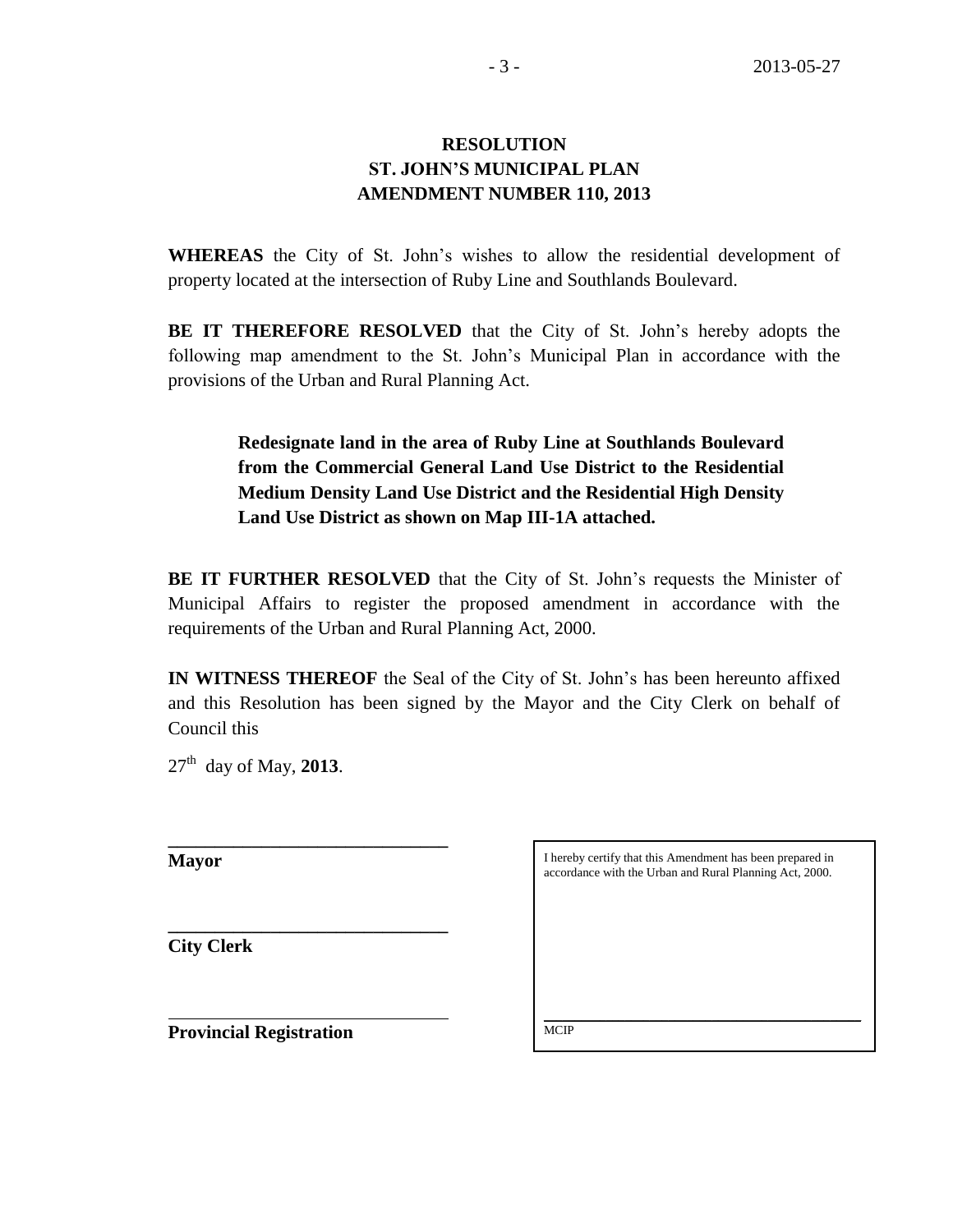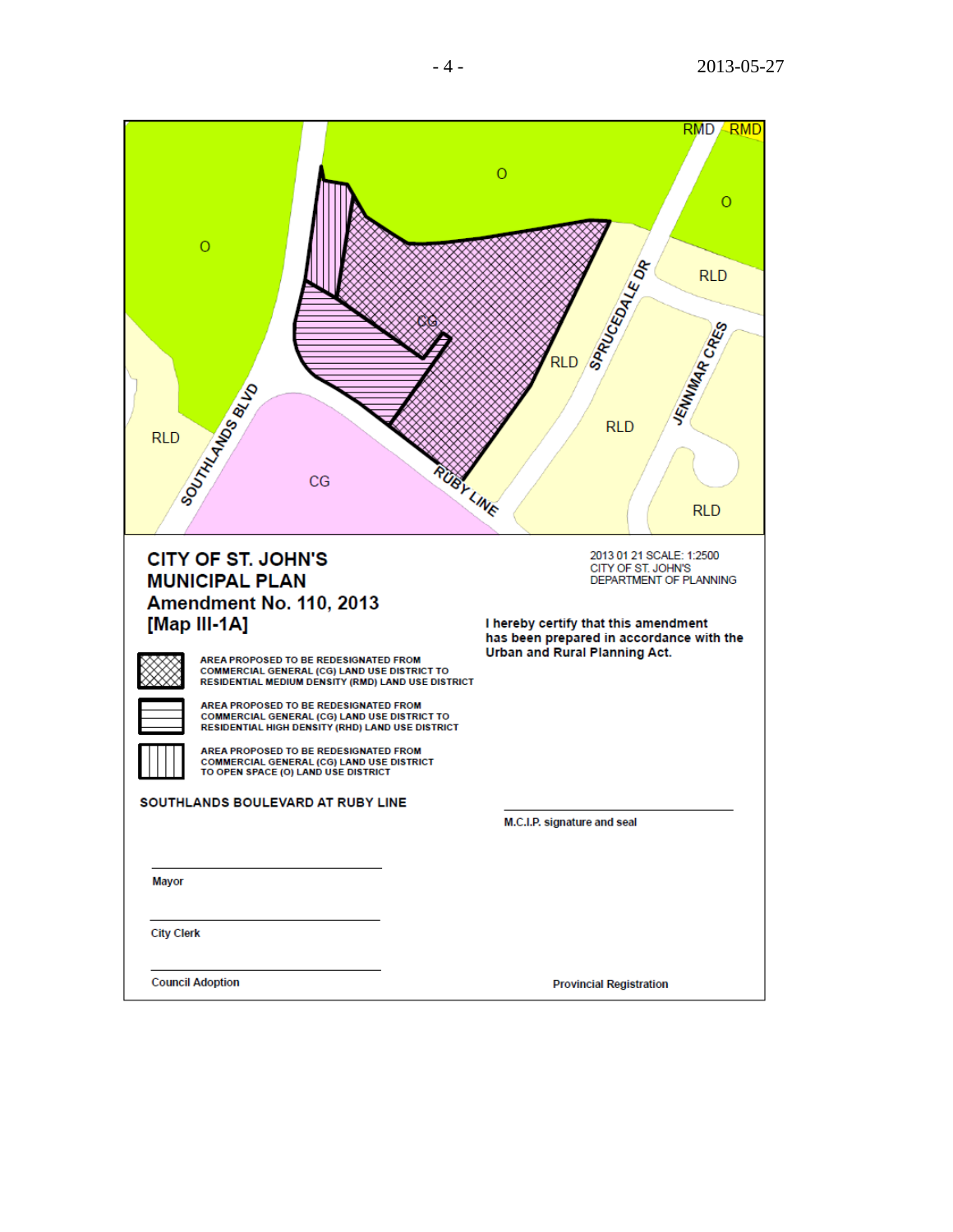# **RESOLUTION ST. JOHN'S DEVELOPMENT REGULATIONS AMENDMENT NUMBER 559, 2013**

**WHEREAS** the City of St. wishes to allow the residential development of property located at the intersection of Ruby Line and Southlands Boulevard.

**BE IT THEREFORE RESOLVED** that the City of St. John's hereby adopts the following map amendment to the St. John's Development Regulations in accordance with the provisions of the Urban and Rural Planning Act.

> **Rezone land in the area of Ruby Line at Southlands Boulevard from the Commercial Office Highway (COH) Zone to the Residential Medium Density (R2) Zone, Apartment Medium Density (A2) Zone and Open Space (O) Zone as shown on Map Z-1A attached.**

**BE IT FURTHER RESOLVED** that the City of St. John's requests the Minister of Municipal Affairs to register the proposed amendment in accordance with the requirements of the Urban and Rural Planning Act, 2000.

**IN WITNESS THEREOF** the Seal of the City of St. John's has been hereunto affixed and this Resolution has been signed by the Mayor and the City Clerk on behalf of Council this

 $27<sup>th</sup>$  day of May, 2013.

**\_\_\_\_\_\_\_\_\_\_\_\_\_\_\_\_\_\_\_\_\_\_\_\_\_\_\_\_\_\_**

**\_\_\_\_\_\_\_\_\_\_\_\_\_\_\_\_\_\_\_\_\_\_\_\_\_\_\_\_\_** 

**Mayor**

**City Clerk**

**Provincial Registration**

I hereby certify that this Amendment has been prepared in accordance with the Urban and Rural Planning Act, 2000.

 $\mathcal{L}_\text{max}$  and  $\mathcal{L}_\text{max}$  and  $\mathcal{L}_\text{max}$  and  $\mathcal{L}_\text{max}$  and  $\mathcal{L}_\text{max}$ 

**MCIP**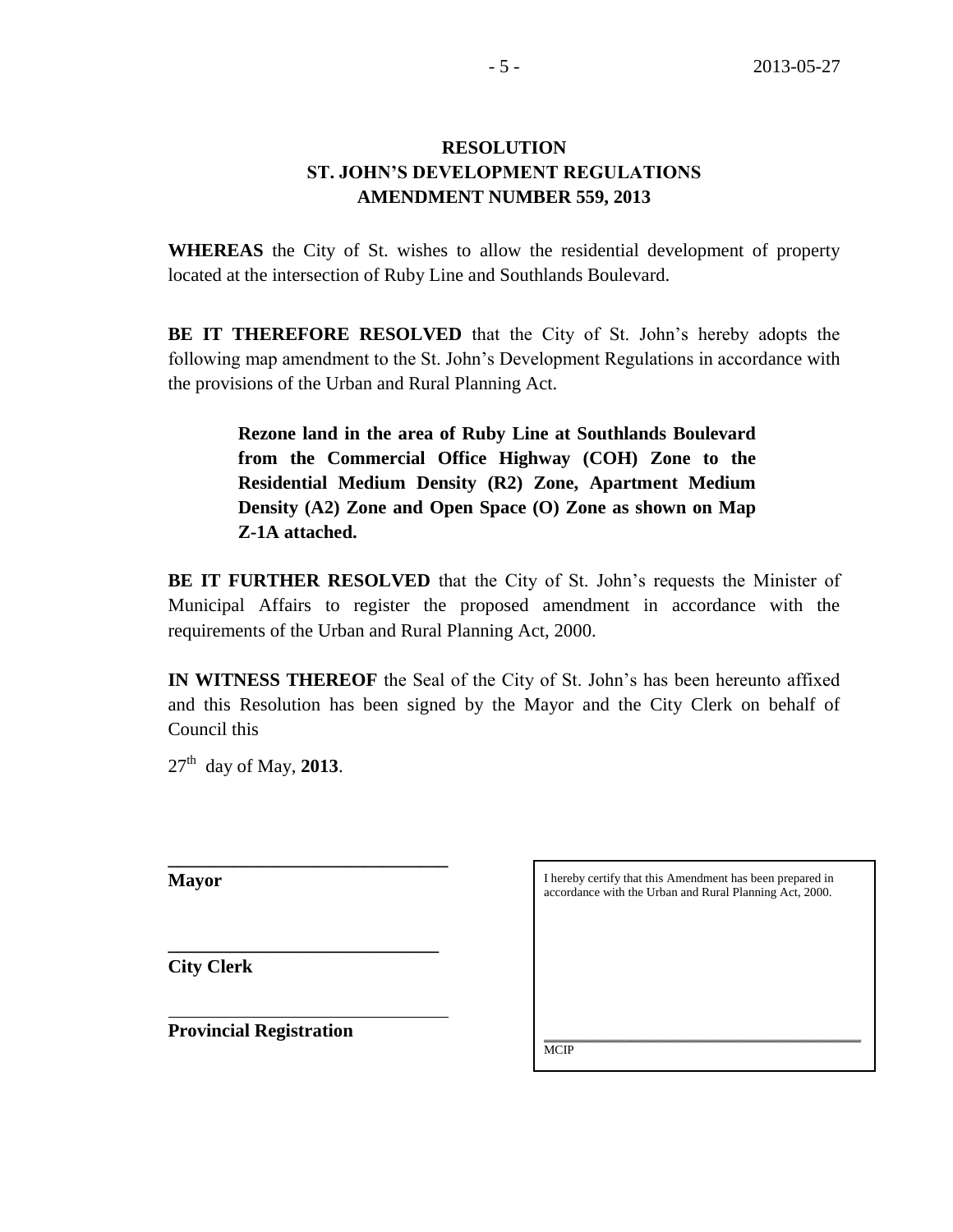| o<br>$\overline{O}$<br>$\circ$<br>R <sub>1</sub><br><b>SOUTHAMES BLVD</b><br><b>CR</b><br>$R1$<br>o                                                                                                                                                                                                                                                                                                                                                                                                             | $\overline{\mathsf{R2}}$<br>R <sub>2</sub><br>$\Omega$<br><b>SRRUCEDALE OR</b><br>R <sub>2</sub><br>GREEN ACRE DR<br>R <sub>2</sub><br>JENNINAAR CRIT<br>R <sub>2</sub><br>R <sub>2</sub><br>RUBYLINE |
|-----------------------------------------------------------------------------------------------------------------------------------------------------------------------------------------------------------------------------------------------------------------------------------------------------------------------------------------------------------------------------------------------------------------------------------------------------------------------------------------------------------------|-------------------------------------------------------------------------------------------------------------------------------------------------------------------------------------------------------|
| <b>CITY OF ST. JOHN'S</b><br><b>DEVELOPMENT REGULATIONS</b><br>Amendment No. 559, 2013<br>[Map $Z-1A$ ]<br>AREA PROPOSED TO BE REZONED FROM<br>COMMERCIAL OFFICE HIGHWAY (COH) LAND USE ZONE<br>TO RESIDENTIAL MEDIUM DENSITY (R2) LAND USE ZONE<br>AREA PROPOSED TO BE REZONED FROM<br>COMMERCIAL OFFICE HIGHWAY (COH) LAND USE ZONE<br>TO APARTMENT MEDIUM DENSITY (A2) LAND USE ZONE<br>AREA PROPOSED TO BE REZONED FROM<br>COMMERCIAL OFFICE HIGHWAY (COH) LAND USE ZONE<br>TO OPEN SPACE (O) LAND USE ZONE | 2013 01 21 SCALE: 1:2500<br>CITY OF ST. JOHN'S<br>DEPARTMENT OF PLANNING<br>I hereby certify that this amendment<br>has been prepared in accordance with the<br>Urban and Rural Planning Act.         |
| SOUTHLANDS BOULEVARD AT RUBY LINE<br><b>Mayor</b>                                                                                                                                                                                                                                                                                                                                                                                                                                                               | M.C.I.P. signature and seal                                                                                                                                                                           |
| <b>City Clerk</b>                                                                                                                                                                                                                                                                                                                                                                                                                                                                                               |                                                                                                                                                                                                       |
| <b>Council Adoption</b>                                                                                                                                                                                                                                                                                                                                                                                                                                                                                         | <b>Provincial Registration</b>                                                                                                                                                                        |

**The motion being put was unanimously carried.**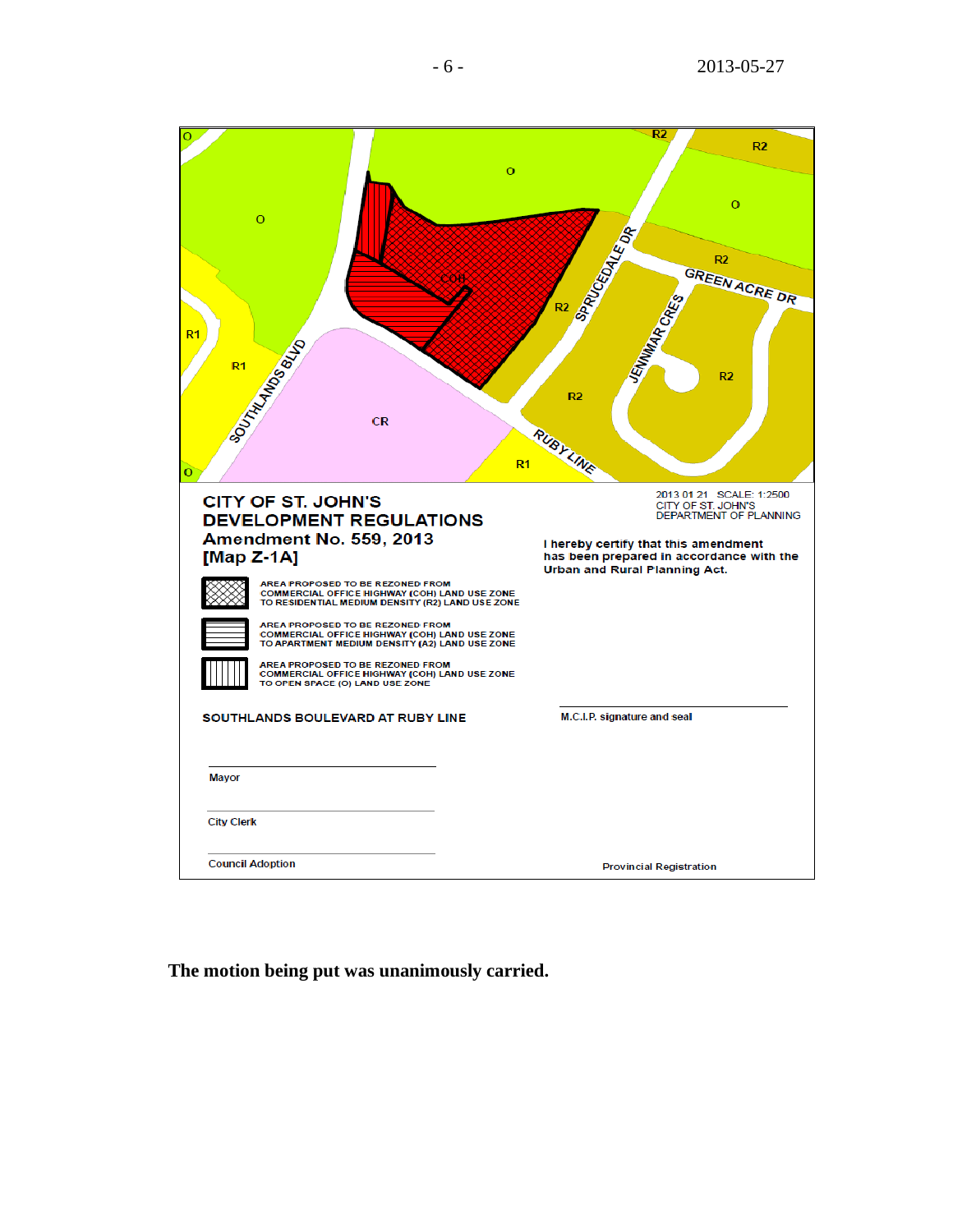#### **Payment Options – Senior Citizens**

Under business arising, Council considered a memorandum dated May 22, 2013 from the Deputy City Manager, Financial Management, regarding payment options for Senior Citizens in the City of St. John's, in response to a request by His Worship the Mayor at the Regular Meeting of Council held on May 21, 2013.

Councillor O'Leary asked for a response to her request for a review of all payment options specific to seniors and people on low income. Councillor Breen, Chair of the Finance & Administration Committee advised that in 2013 Council committed to complete a review of all options to provide tax relief in time for the completion of the 2014 budget.

### **Public Works & Environment Standing Committee Report dated May 9, 2013**

Council considered the following Public Works & Environment Standing Committee Report dated May 9, 2013:

| <b>Attendees:</b> | Councillor Tom Hann, Acting Chairperson                           |
|-------------------|-------------------------------------------------------------------|
|                   | Deputy Mayor Shannie Duff                                         |
|                   | <b>Councillor Bruce Tilley</b>                                    |
|                   | Councillor Sheilagh O'Leary                                       |
|                   | <b>Bob Smart, City Manager</b>                                    |
|                   | Paul Mackey, Deputy City Manager/Director of Public Works & Parks |
|                   | Dave Blackmore, Deputy City Manager of Planning, Development &    |
|                   | Engineering                                                       |
|                   | <b>Bob Bishop, Deputy City Manager of Financial Services</b>      |
|                   | Walt Mills, Director of Engineering                               |
|                   | Phil Hiscock, Manager of Streets & Traffic Division               |
|                   | Jason Sinyard, Manager of Waste Management                        |
|                   | Brian Head, Manager of Parks & Humane Services                    |
|                   | Brendan O'Connell, Manager of Environmental Services              |
|                   | Deanne Kincade, Manager of Riverhead Wastewater Treatment         |
|                   | Scott Winsor, Construction Engineer                               |
|                   | <b>Sylvester Crocker, Manager of Technical Services</b>           |
|                   | Karen Chafe, Recording Secretary                                  |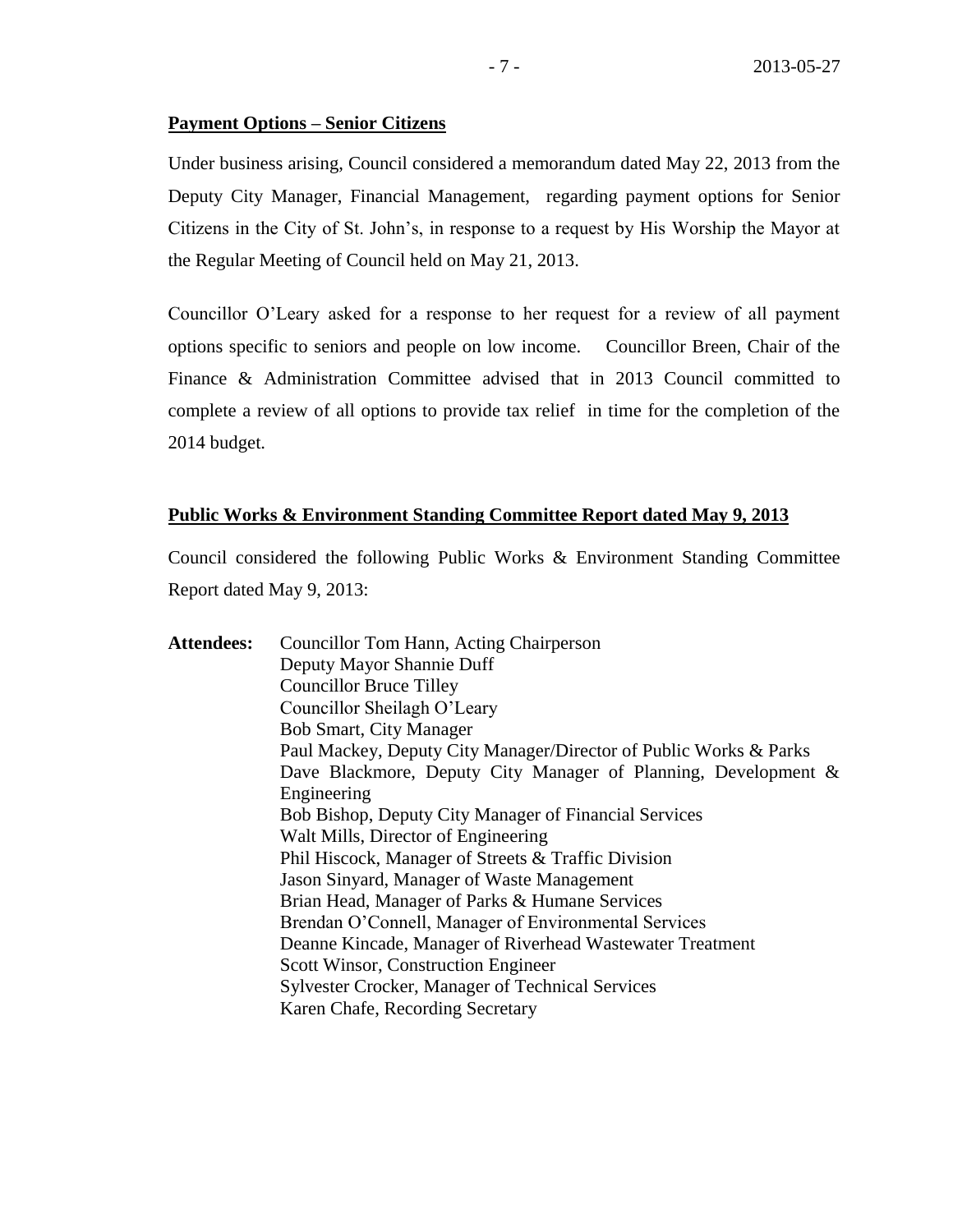### **Report:**

### 1. **Meeting with Salmonid Association of Eastern NL**

The Committee met with Mr. Marvin Barnes and Mr. Scott Nightingale with the Salmonid Association of Eastern NL (SAEN). They conducted a power point presentation about the reintroduction of salmon to the Rennies and Virginia Rivers, a copy of which is on file with the City Clerk's Department. Specifically, reference was made to the remediation of Quidi Vidi Falls to increase water flow and enhance conditions for salmon spawning. The SAEN is in the process of raising funds for the development of a design concept for the remediation, estimated to be roughly \$25,000. The following is put forth for the City's consideration:

- The SAEN has approached various organizations to cost-share funding toward the development and eventual construction of a fish way or fish ladder structure that will enable salmon to spawn. The City is also asked to consider funding assistance in this regard.
- The SAEN also requests that the City assume ownership and maintenance of the structure once it is constructed.

Following a question and answer period, the delegation was advised that staff would review the matter and further consult with the SAEN prior to taking further action.

### 2. **Sewer Use By-Law**

Ms. Deanne Kincade, Manager of Riverhead Wastewater Treatment conducted a power point presentation detailing the basis for development of the Sewer Use By-Law. Riverhead Facility staff in cooperation with Environmental Services and the Legal Department have spent the past three years drafting the new by-law which has been developed with the purpose of regulating discharges to the storm water and sanitary sewer systems in the City of St. John's and enforcing penalties for non-compliance. The Legal Department is currently pursuing changes to the City Act to incorporate the new by-law; and once that has been finalized, a compliance officer will eventually be hired to implement enforcement.

### 3. **Proposed Amendments to St. John's Snow Removal Regulations**

The Committee considered a memorandum dated April 26, 2013 from the Deputy City Manager of Public Works in response to the Committee's request to review possible amendments to the current Snow Removal Regulations to determine the implications of requiring all commercial businesses throughout the City to be responsible for removing snow from the sidewalks abutting their properties. The current Snow Removal Regulations only apply to commercial businesses on specifically named streets in the downtown core.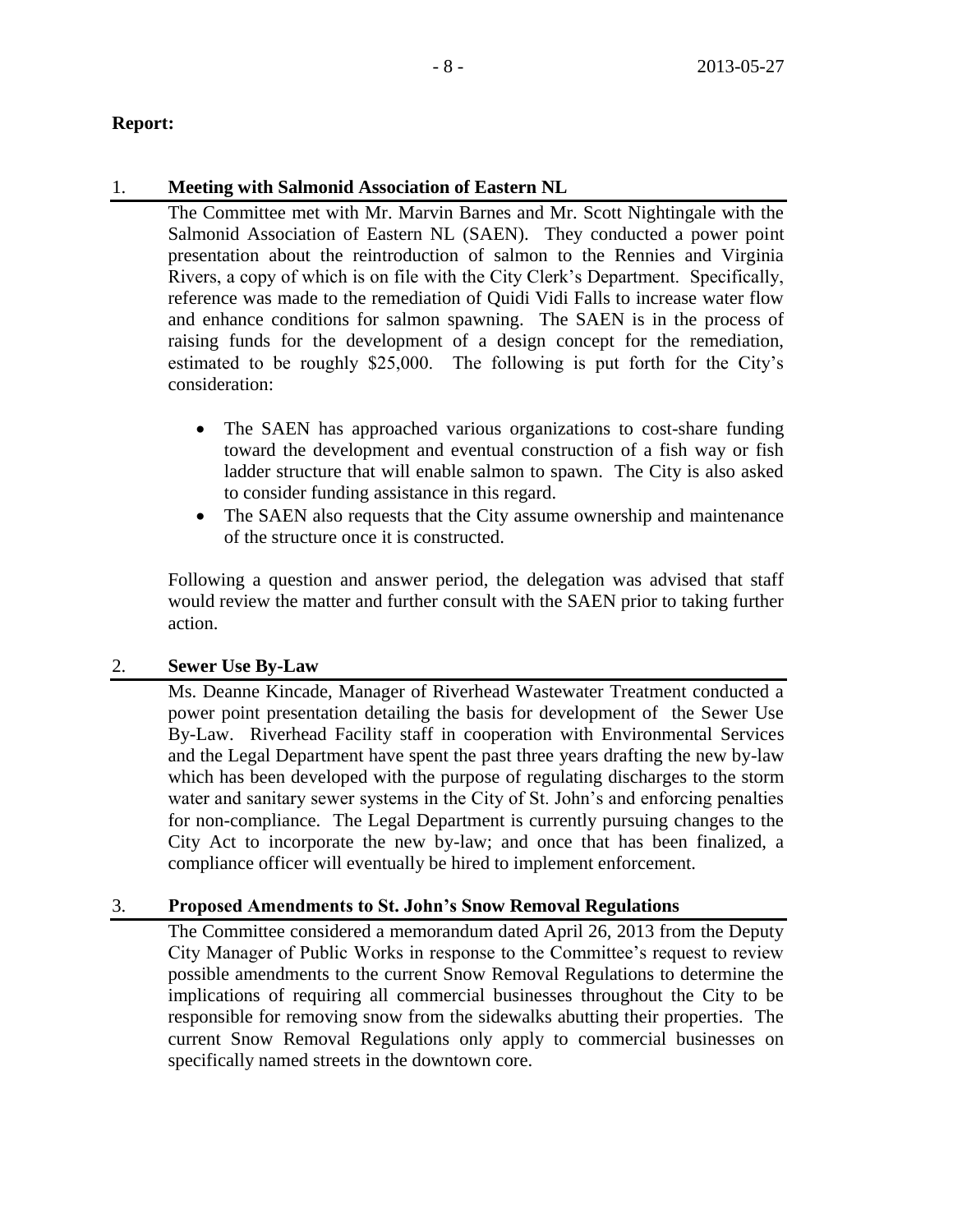**The Committee on motion of Deputy Mayor Duff; seconded by Councillor Tilley recommends that the Snow Removal Regulations not be amended to require all commercial businesses to remove snow from sidewalks abutting their properties for the following reasons:**

- **The City has established priority sidewalk clearing routes based on street classification and pedestrian usage. If all businesses are required to clear sidewalks throughout the City, there will be pressure to expand sidewalk clearing routes to areas adjoining the areas cleared by businesses even if these sidewalks are not priorities. Resources are currently not available to expand our sidewalk clearing routes.**
- **Sidewalks in many areas of the City are the only practical space available for snow storage both for residents and for City street snow clearing operations. If these sidewalks have to be cleared, it will necessitate an increase in the amount of snow which must be trucked away. Additional resources will be required for this activity.**
- **Requiring businesses to clear abutting sidewalks within 24 hours will cause an increase in public pressure for the City to complete its sidewalk clearing routes in a similar time frame which is not possible without additional resources.**
- **Enforcement staff would be required to ensure businesses comply with the amended Regulations.**
- **For the revised By-Law to be effective in cases where businesses fail to comply, the City would need to complete the clearing work and recover the cost from the business. This will require additional resources (either in-house or contracted).**

#### 4. **Carnell Drive Bridge Replacement Project**

The Committee considered a memorandum dated May 3, 2013 from the Director of Engineering regarding the replacement of the Carnell Drive Bridge project which is included in the 2013-2014 Provincial-Municipal MYCW Program. The replacement of this structure is the last item of work in the Quidi Vidi Flood Remediation Project that started in 2009. The Committee was asked for direction with respect to the handrail treatment for the structure and two options were outlined: a decorative steel handrail and a standard bridge handrail.

**The Committee recommends approval of Option A, as attached, which shows a decorative steel handrail. Option A is more appropriate given the high visibility of this location, its adjacency to the site of the annual Royal St. John's Regatta and extensive use by pedestrians of the nearby walking trail. It is also the safer option for pedestrians given that it meets the national building code for safety.**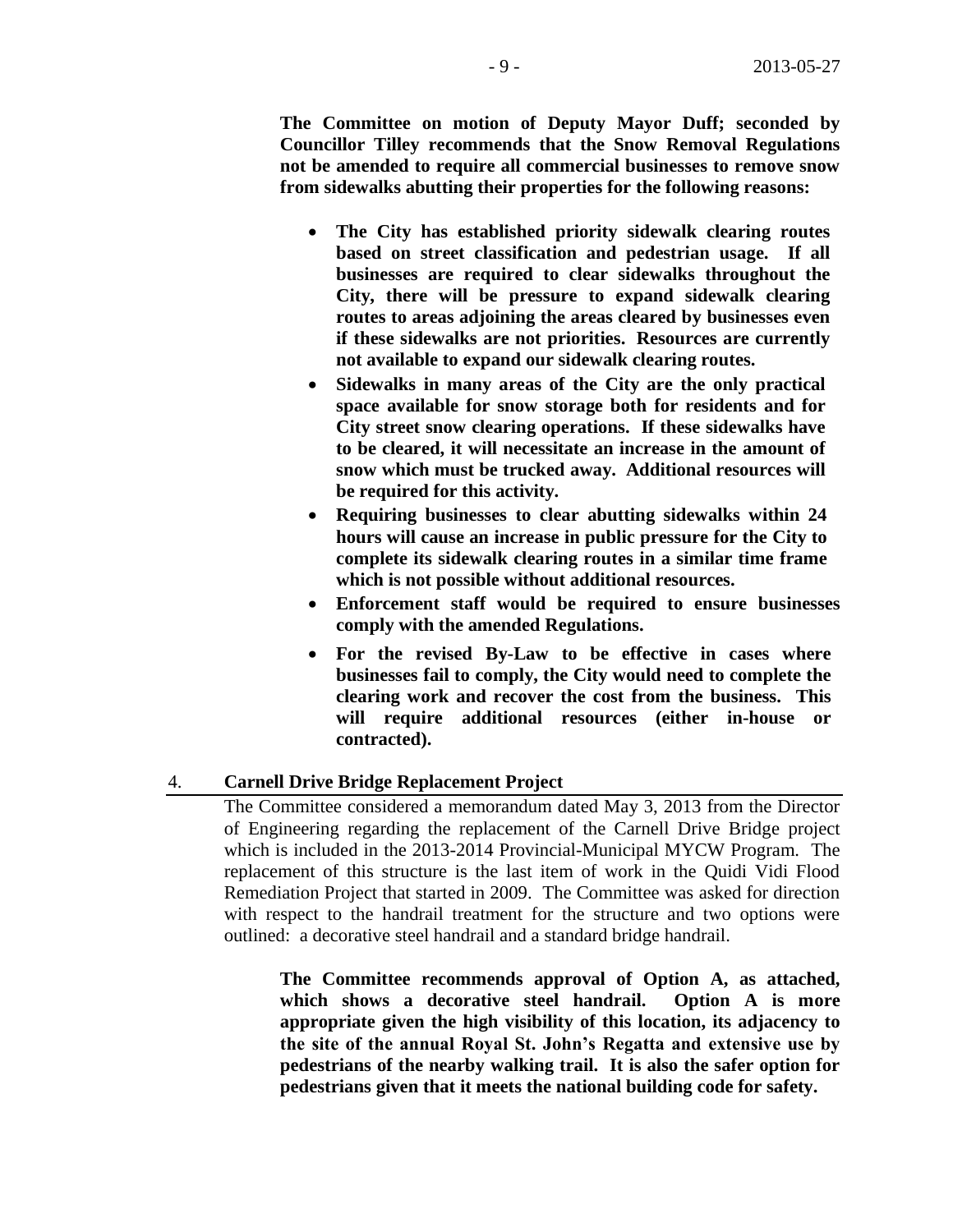**5. Proposed Amendments to the Noise By-Law and St. John's Development Regulations concerning Heat Pumps, Air Conditioners, Compressors, Generators & Exhaust Discharge** 

The Committee considered a memo dated May 2, 2013 from the Deputy City Manager of Planning, Development & Engineering regarding the above noted and in response to residential complaints re same. The Committee on motion of Councillor Tilley: seconded by Deputy Mayor Duff recommends Council's approval of the following amendments as proposed by the Deputy City Manager:

**That the St. John's Development Regulations be amended as follows:**

**Add a new subsection under Section 8 – General Site Requirements (8.3.10). Heat pumps, air conditioners, emergency generators, powered exhaust fans and similar equipment shall be located in the rear yard at a distance of 2.4 m from the nearest property line, except that such equipment shall be permitted to be placed in the side yard or at a closer distance provided the manufacturer specifications or approved sound mitigating measures, as determined by the Manager of Technical Services, demonstrate that noise emissions do not exceed 55 decibels when measured at the nearest property line.**

**That the St. John's Noise By-Law be amended as follows:**

**Add a new subsection 3.8 which shall read "Heat pumps, air conditioners, emergency generators, powered exhaust fans and similar equipment or devices that generate noise shall not produce a noise level when measured at the property line that shall not exceed 55 decibels."**

### **6. Proposed Amendments to the Sign By-Law Concerning Changeable Message Signs**

The Committee considered a memo dated May 1, 2013 from the Deputy City Manager of Planning, Development & Engineering regarding the above. The Committee on motion of Deputy Mayor Duff; seconded by Councillor Tilley: recommends Council's approval of the following amendments to the Sign By-Law as noted in the highlighted sections below:

- 23.1 Changeable Message Signs shall: (Amendments in Bold)
	- **a) i) have a maximum illumination level of 1,500 lumens for daytime use and 450 lumens for night time use;**

**ii) have a light sensing device that will automatically adjust the brightness as ambient light conditions change;**

**iii) not exceed 6.5 lux above the ambient lighting level measured within 10 meters of the sign face. Documentation shall be provided to the City at time of permit issuance to this effect**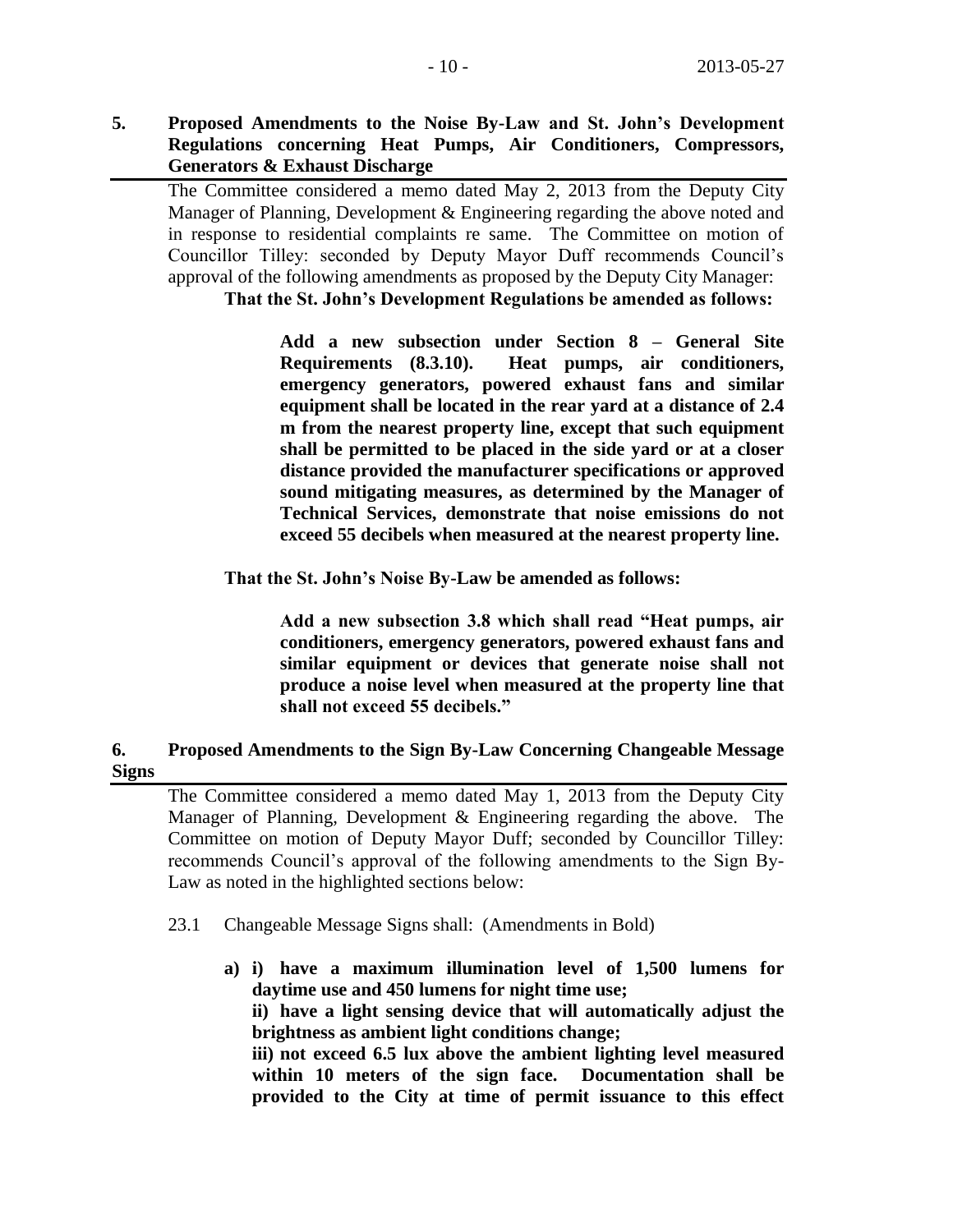**certifying this changeable message sign is incapable of exceeding 6.5 lux above the ambient lighting;**

**iv) be programmed so that in the event of a malfunction shall either turn the display off or to a full black background;**

- **b) not be located within 30 meters of a residential zone unless the sign remains in a static position between the hours of 11 p.m. to 7 a.m. and is positioned on the lot to have the least impact to the abutting residential properties as deemed acceptable by the inspector;**
- c) have a maximum transition time from one image or format to the next of 2 seconds;
- d) have a minimum image display time of 10 seconds;
- e) be shielded to reduce glare in a manner acceptable to the inspector;
- f) have a positive contrast orientation;
- g) not have animation;
- h) not have flashing, strobe, intermittent or moving lights; and
- i) not have lights in a colour or combination of colours which in the opinion of the inspector may be misinterpreted as an emergency/warning device or vehicle or other traffic control device.
- **j) all existing changeable message signs installed before the adoption of these regulations shall comply with the current By-Law within one year of this amendment date.**

#### **7. Request to Place Advertisements in the City's Park Benches**

The Committee received a proposal from an individual requesting Council's approval to situate benches on City streets and in City parks and open spaces. The benches would be constructed by the individual and he would accrue revenue from the placement of advertising on these benches.

**The Committee recommends rejection of this proposal noting that to allow such would contravene the City's policy with respect to commercial advertising on City-owned property. It was also noted that any revenues accrued from advertising on City-owned land would more appropriately be reinvested back into City-owned infrastructure such as parks, sidewalks, open spaces, etc. If the City was to entertain such a proposal, it would have to submit a proposal call for such, giving other interested parties the opportunity to apply.**

**Councillor Tom Hann Acting Chairperson**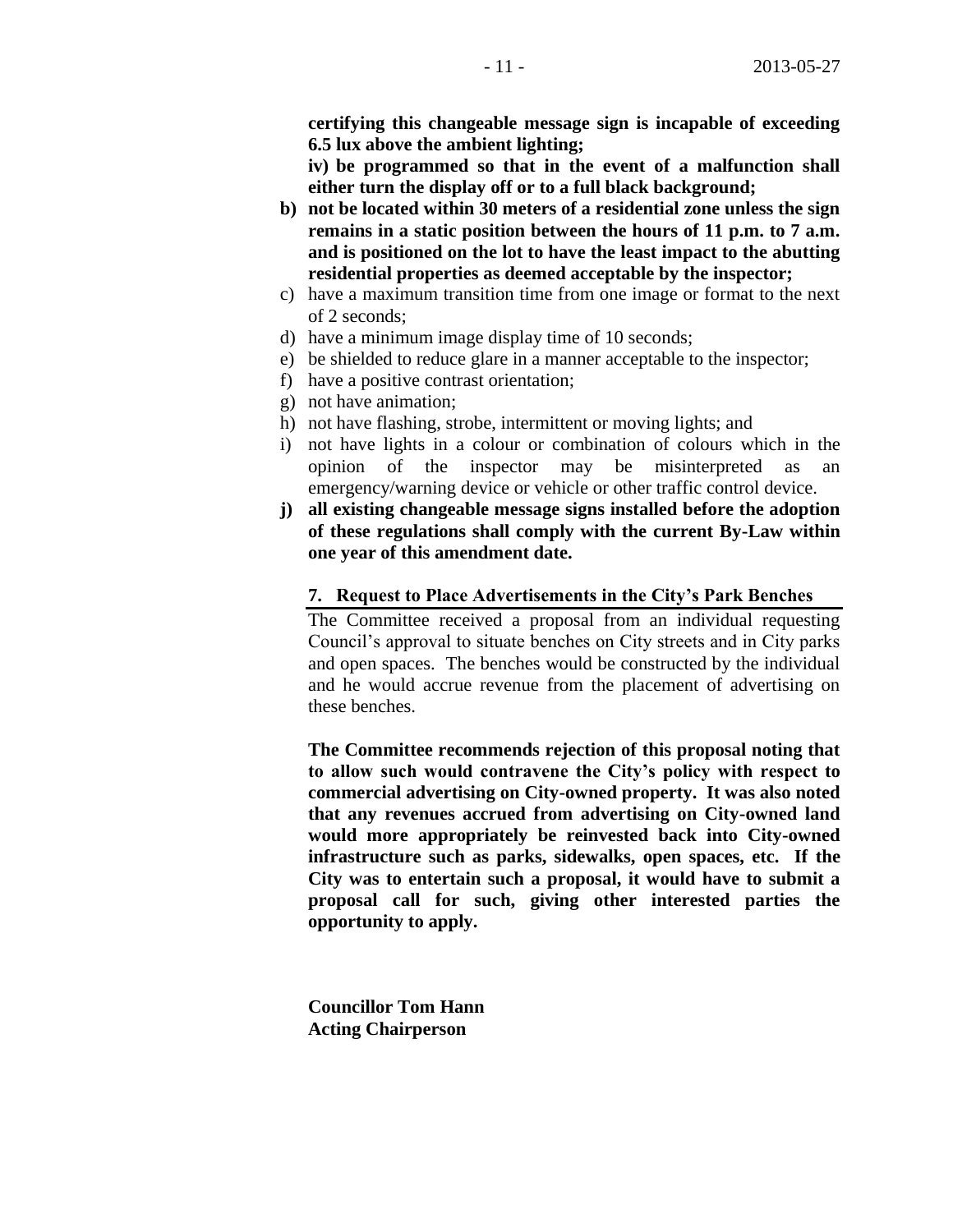#### **SJMC2013-05-27/229R**

### **It was moved by Councillor Collins; seconded by Councillor Tilley: That the Committee's recommendations be approved.**

Regarding Item #3 - Proposed Amendments to the St. John's Snow Removal Regulations, – Council agreed at the request of Councillor Hanlon that the matter be deferred pending further review of the rationale outlined by the committee as to why all commercial businesses cannot be required to remove snow from sidewalks abutting their properties.

### **Following discussion, the motion being put including deferral of item #3 was unanimously carried.**

### **Planning & Housing Standing Committee Report dated May 10, 2013**

Council considered the following Planning & Housing Committee Report dated dated May 10 , 2013:

| <b>In Attendance:</b> Councillor Tom Hann, Chairperson |  |  |
|--------------------------------------------------------|--|--|
| Deputy Mayor Shannie Duff                              |  |  |
| <b>Councillor Bruce Tilley</b>                         |  |  |
| Councillor Sheilagh O'Leary                            |  |  |
| Robert Smart, City Manager                             |  |  |
| Robin King, Transportation Engineer                    |  |  |
| Brendan O'Connell, Manager, Environmental Services     |  |  |
| Dave Blackmore, Director of Building and Property      |  |  |
| Management                                             |  |  |
| Walt Mills, Director of Engineering                    |  |  |
| Ken O'Brien, Acting Director of Planning               |  |  |
| Joe Sampson, Manager of Development, Planning          |  |  |
| Lindsay Lyghtle-Brushett, Planner                      |  |  |
| Jennifer Mills, Communications Officer                 |  |  |
| Judy Powell, General Manager, Metrobus                 |  |  |
| Sandy Abbott, Recording Secretary                      |  |  |

### **1. Update on the Municipal Plan Review – for information only**

#### Progress to date:

The work is continuing but has taken longer due to public consultation; the public consultation was put on the website some time ago.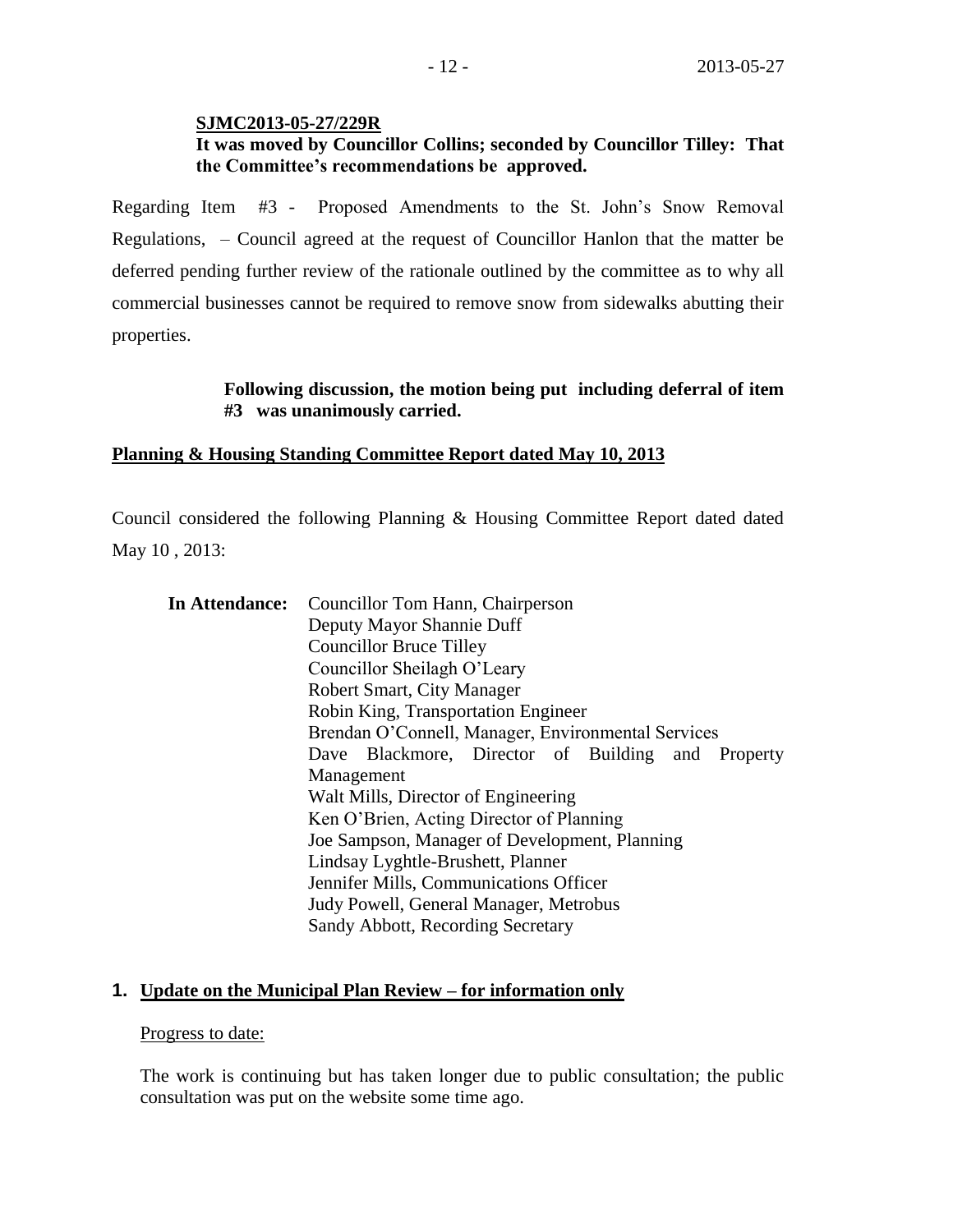Deputy Mayor Duff noted this is an important public policy document and the public need to see it She would like to have an interim report status report for the general public before August 30, 2013. Also, she would like to see a more public userfriendly website.

Bob Smart informed the Committee that the statement of principles and the summary of the public consultant thus far is all the information we have available to share with the public at present. Deputy Mayor Duff requested that this information be provided to the City's various advisory committees.

Councillor Hann noted that the advisory committees were given this document for discussion, and public consultation has been done. Councillor Hann suggested that we wait until after the election for discussion, and he would not support taking this to Council during an election campaign.

#### Consultant

Ms. Mary Bishop, CBCL Limited, has been engaged to draft a plan which meets the requirements of Council thus far and incorporates the recommendations of staff. A component of our Budget is for consultant work. This draft will be brought to the Planning Committee in meaningful pieces. Schedule

When the draft is written, it will go to Council and the overall Committee will get it when Council is finished with it. Bob Smart suggested that individual councillors may meet with staff if desired and then councillors can have a round table discussion on the draft plan. All of this will be discussed with the consultant.

### **2. Representative of Stantec Architecture: re 430 Water Street (Fraser Building)**

Mr. Paul Blackwood, a representative of Stantec Architecture met with the Committee. The client, MundRe Group, has requested for rezoning to accommodate a 6-storey extension to the rear of the property; this would include one storey for parking and five storeys above that. The height limitation of 15 m would need to be changed to allow this extension. The building is 16 parking spaces deficient but the client is willing to make a payment in lieu for the deficiency in parking. The client would also be receptive to developing the property in front of the building as park space in order to soften the interface with the street. The client will be proceeding further with the final design once approval is granted.

**Discussion**: Steele Hotel is going into the same area, and the Salvation Army may be redeveloping its nearby buildings. The building would be close to the sidewalk, and parking would be on George Street West. They would be agreeable to dressing up the Water Street sidewalk area.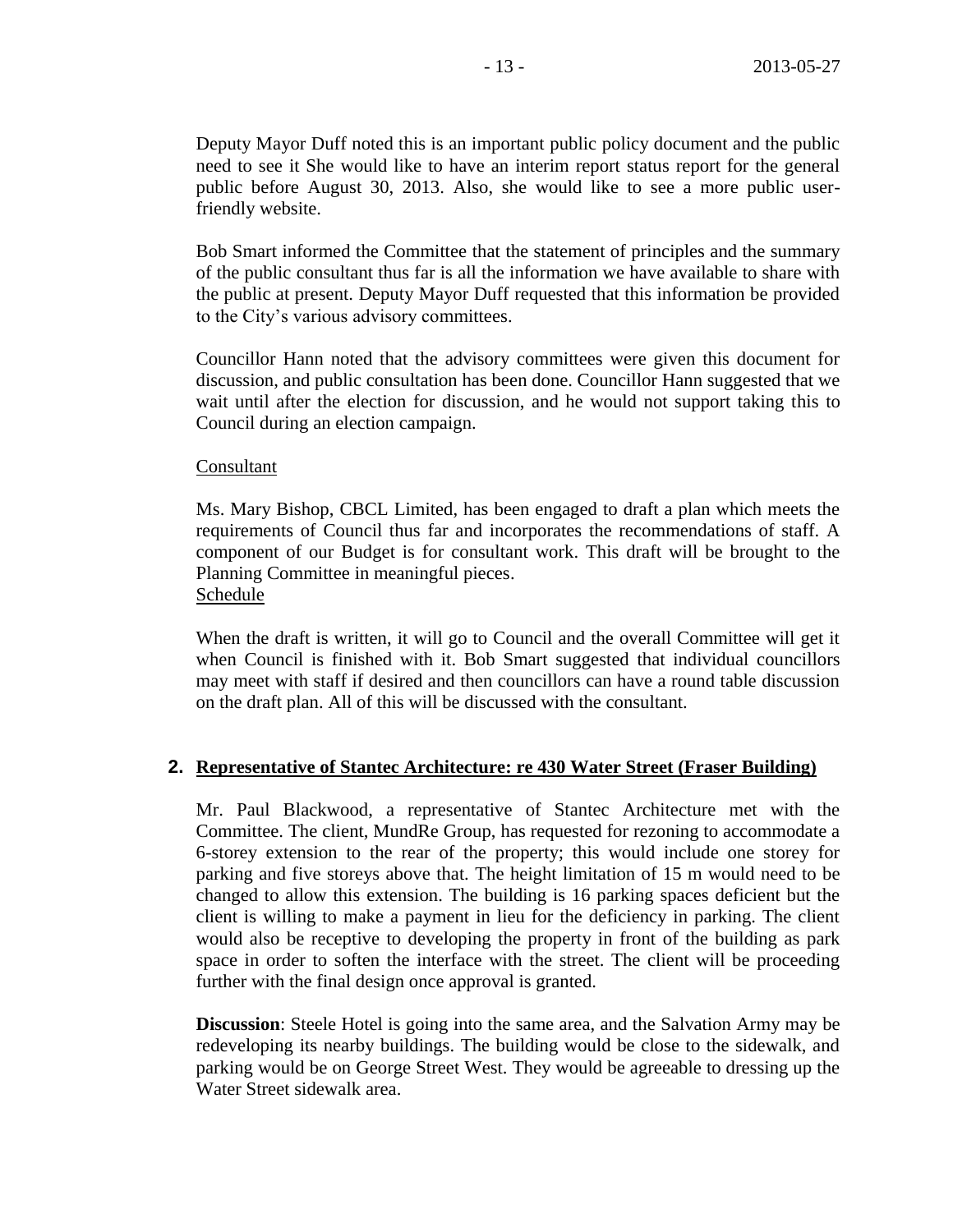*The Committee recommended approval of the application. Moved by Deputy Mayor Shannie Duff and seconded by Councillor Sheilagh O'Leary. Motion carried.*

### **3. Representative of Sonco: re Atlantic Place Hotel at 1 Clift's-Baird's Cove**

Mr. Philip Pratt, Architect, a representative of Sonco met with the Committee. The client's proposed design will have no impact on public view planes as it will be the same height as the present Atlantic Place. There will be three levels atop the existing parking garage. Three options are being considered:

(1) 36 hotel rooms per floor. (2) Up to 47 hotel rooms per floor. (3) 18 apartments.

The preferred option is for a hotel but should that not work out, they will build apartments or condominiums instead. The parking garage will be covered with a screening mesh system which will help with security issues, keep the pidgeons out, diminish the amount of rain and snow, and will still allow air to flow through it. This will give colour and texture to the building and improve its overall look. There would also be special lighting which will give the building more esthetic appeal. There will be a recessed brick on the lower floor so the sidewalk will be wider for pedestrians. Robin will look at the possibility of narrowing the street in that area to allow for further widening of the sidewalk.

**Discussion**: The City signed an agreement with Sonco to undertake to maintain the parking; we will need to change the original amendments to allow the hotel above the parking garage. The height is not an issue. The property is being enhanced while preserving the parking.

*The Committee recommended approval of the application. Moved by Councillor Bruce Tilley and seconded by Councillor Sheilagh O'Leary. Motion carried.*

### **4. Representative of Exp Architects: re 315 Torbay Road**

Mr. Ron Peters and Rick Noseworthy met with the Committee to request rezoning in this area to construct a six-storey 88-unit condominium complex. They want a development that would be esthetically pleasing to the neighbourhood. The price range of \$250,000 to \$300,000 will be more affordable than other condo units in the City. The size will be between 900 sq. ft. and 1100 sq. ft. per unit and the cost will be determined by size. They are hoping to commence construction in the spring of 2014. The plan is to connect with the neighbourhood so that the neighbours know what to expect with the project.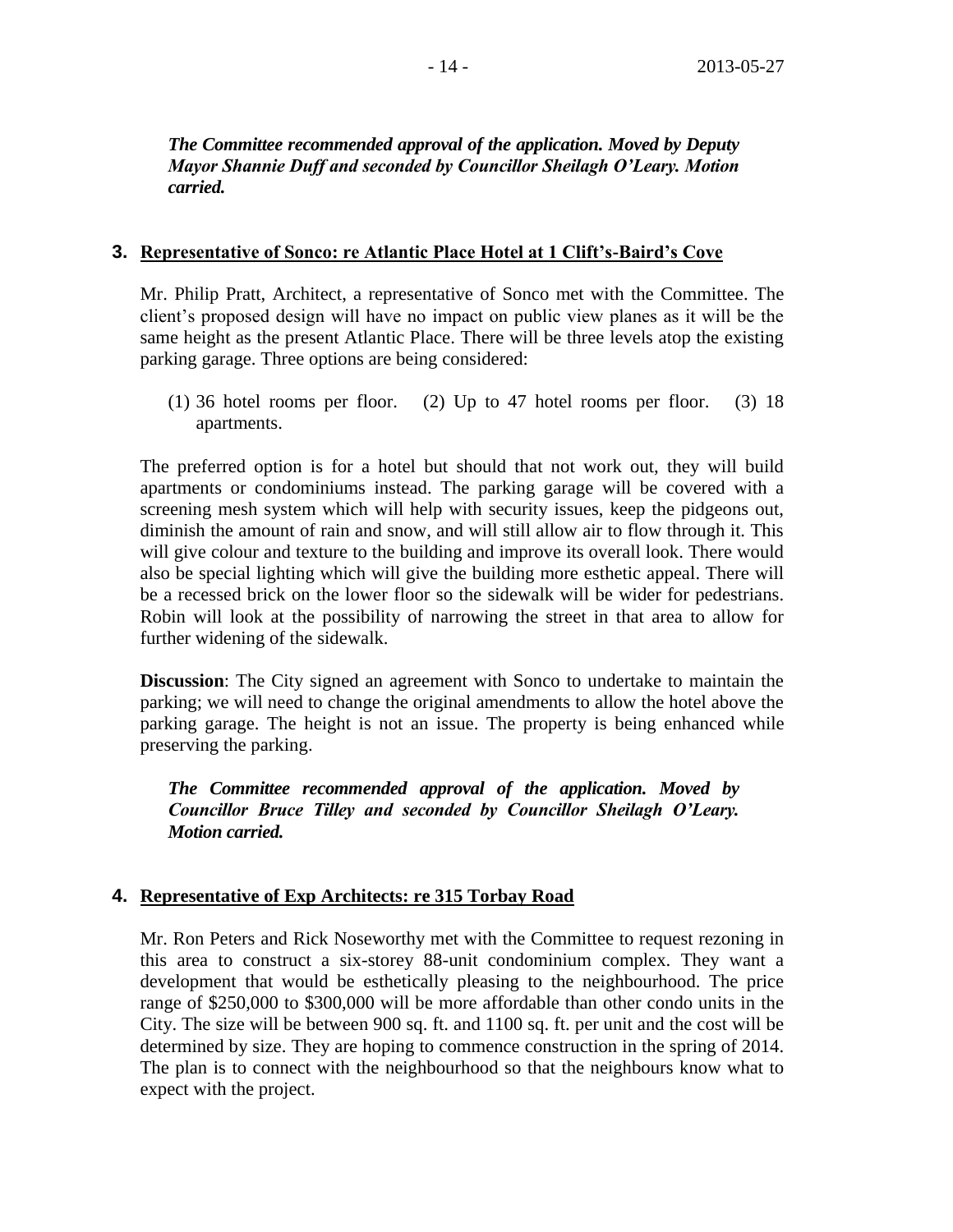**The Committee recommended that we proceed with the LUAR and a public meeting to be chaired by a member of Council.** 

### **5. 176 Forest Road: rezoning for townhouses**

**The Committee recommended approval of the application. Moved by Councillor Bruce Tilley and seconded by Deputy Mayor Shannie Duff. Motion carried.**

### **6. 257-261 Blackmarsh Road: rezoning for Tim Horton's Drive-thru**

**The Committee recommended deferral of this application until Robin King can refresh his analysis and check if there was a traffic impact study completed.**

### **7. Ladysmith Drive: rezoning for apartment buildings and some commercial space**

**The Committee recommended that a land use assessment report be completed before moving forward with the application.**

### **8. Road de Luxe: Rezoning for Saint Luke's Home future expansion**

**The Committee recommended approval of the application. Moved by Councillor Bruce Tilley and seconded by Deputy Mayor Shannie Duff. Motion carried.**

Councillor Tom Hann Chairperson

**SJMC2013-05-27/230R**

**It was moved by Councillor Hann; seconded by Deputy Mayor Duff: That the Committee's recommendations be approved.**

**The motion being put was unanimously carried.**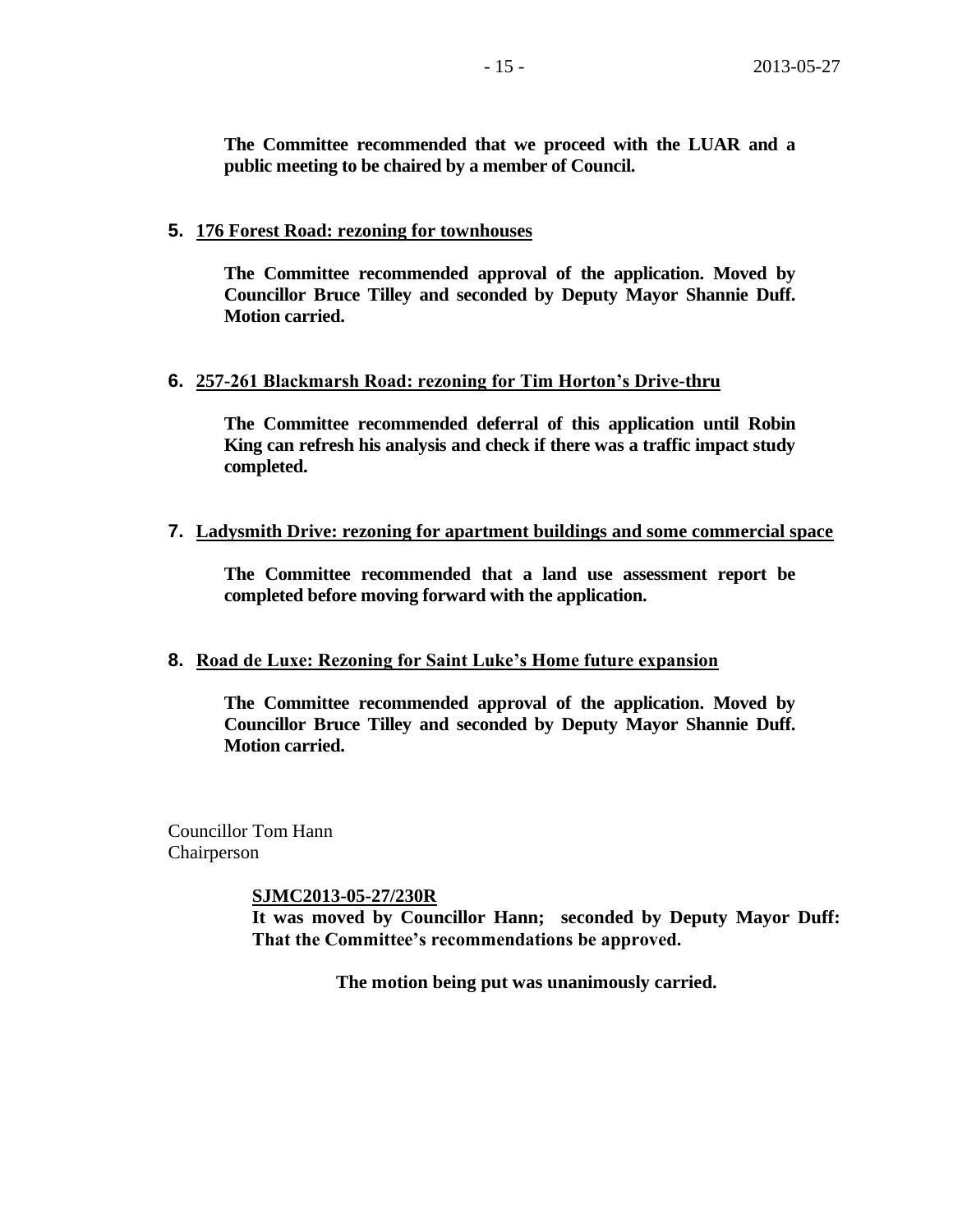### **Finance & Administration Standing Committee Report dated May 17, 2013**

Council considered the following Finance & Administration Standing Committee Report dated May 17, 2013:

| In Attendance: | Councillor Danny Breen, Chairperson                       |
|----------------|-----------------------------------------------------------|
|                | Deputy Mayor Shannie Duff                                 |
|                | <b>Councillor Tom Hann</b>                                |
|                | <b>Councillor Bruce Tilley</b>                            |
|                | Councillor Sheilagh O'Leary                               |
|                | <b>Councillor Sandy Hickman</b>                           |
|                | <b>Councillor Frank Galgay</b>                            |
|                | Mr. Bob Smart, City Manager                               |
|                | Ms. Elizabeth Lawrence, Director, Strategy and Engagement |
|                | Mr. Bob Bishop, Deputy City Manager, Financial Management |
|                | Mr. Sean Janes, City Internal Auditor                     |
|                | Ms. Jill Brewer, Deputy City Manager, Community Services  |
|                | Ms. Diane Winsor, Director, Human Resources               |
|                | Ms. Jennifer Mills, Communications Officer                |
|                | Mr. Jason Sinyard, Manager, Waste Management              |
|                | Ms. Sandy Abbott, Recording Secretary                     |

### **1. Delegation – Terra Nova Art Foundation**

The Committee considered a request from Terra Nova Art Foundation for financial support for two local artists (Peter Wilkins and Will Gill) to attend the  $55<sup>th</sup>$ International Art Exhibition of the Venice Biennale in 2013.

**The Committee recommends approval of \$10,000.00 to the Terra Nova Art Foundation, \$6,000.00 of which would be to procure the art series as part of our art portfolio and the remaining \$4,000.00 to explore possibilities for promotion of the City at the 2013 Venice Biennale.** 

#### **2. Requests for Financial Support and Sponsorships**

The Committee considered a memorandum from the Deputy City Manager, Corporate Service/City Clerk outlining requests from the following groups/organizations under the City's policy for Conference Sponsorship:

Faculty of Education, MUN, EDGE Conference: Request for the City to provide funding to host the 2013 EDGE Confernece in St. John's. Approximately 280 participants are anticipated.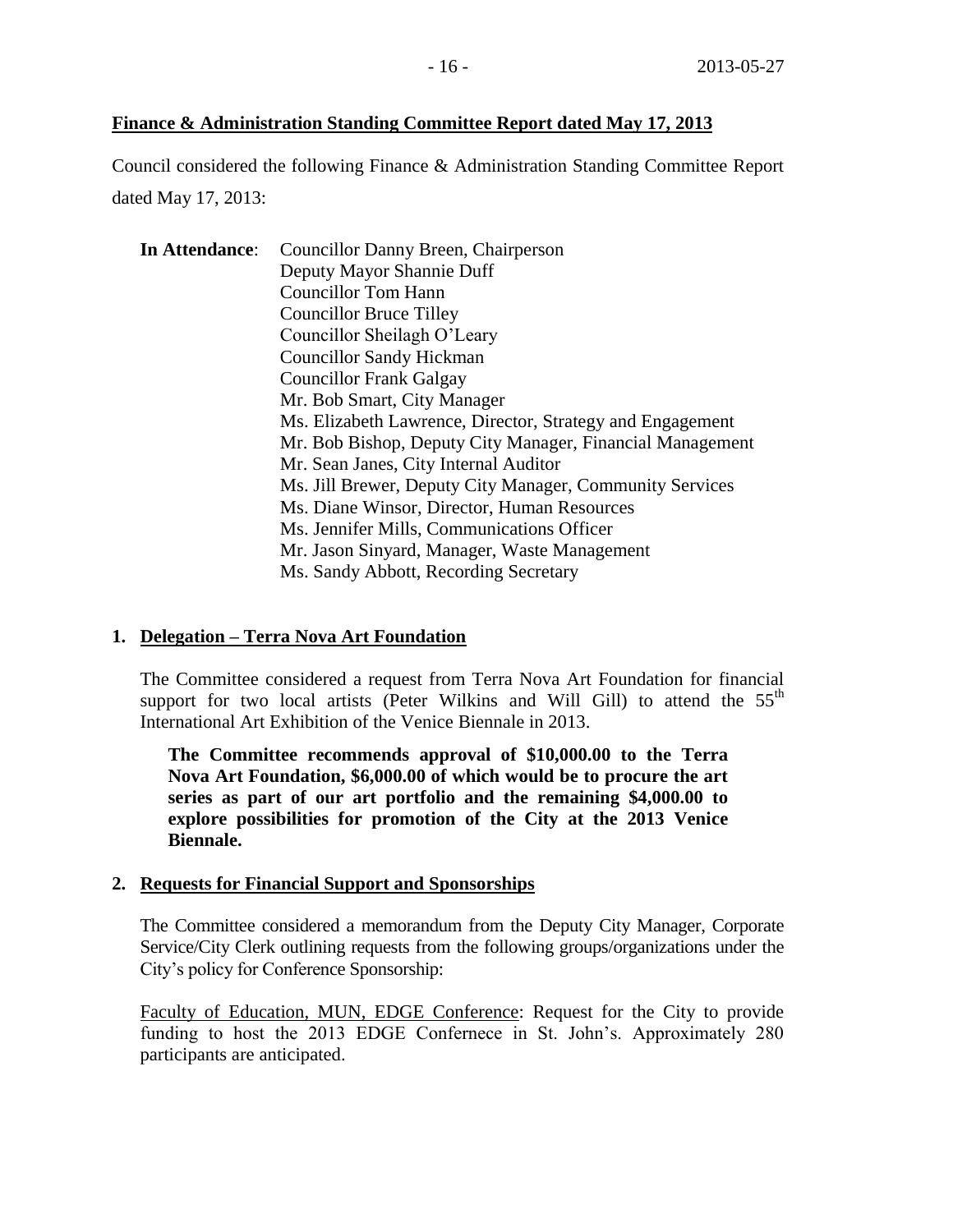Newfoundland and Labrador Basketball Association: Request for the City to provide funding to host the 2013 National U15 Midget Boys and Girls Basketball Championships in St. John's. Approximately 815 participants are anticipated.

Newfoundland and Labrador Volleyball Association: Request for the City to provide funding to host the 2013 Eastern Elite Championships in St. John's. Approximately 2,100 people are anticipated.

Supporting documentation for the requests was reviewed and the following recommendation is brought forward:

**The Committee recommends the following contributions in accordance with Policy No. 04-09-02:**

#### **3. Professional Municipal Administrators**

The Committee received a request for a donation towards the PMA Annual Convention held on April 19, 2013.

**The Committee recommends approval of a donation of \$1,000.00 towards the Professional Municipal Administrators Annual Convention.**

#### **4. Canadian Council of the Blind, St. John's Chapter**

The Committee received a request for financial support from the Canadian Council of the Blind, St. John's Chapter, for Mr. Cecil Goulding to participate in numerous activities at the CCB Atlantic Sports and Recreation Weekend in Moncton, NB:

**The Committee recommends that Council reject the request for financial assistance to Mr. Cecil Goulding as it falls outside the parameters of the City's funding policies.** 

#### **5. Royal Canadian Regiment**

The Committee received a request from the Royal Canadian Regiment for financial support towards the erection of a monument in memory of fallen soldier, Sergeant Donald Lucas:

**The Committee recommends that Council reject the request for financial assistance for the Royal Canadian Regiment as it falls outside the parameters of the City's funding policies.**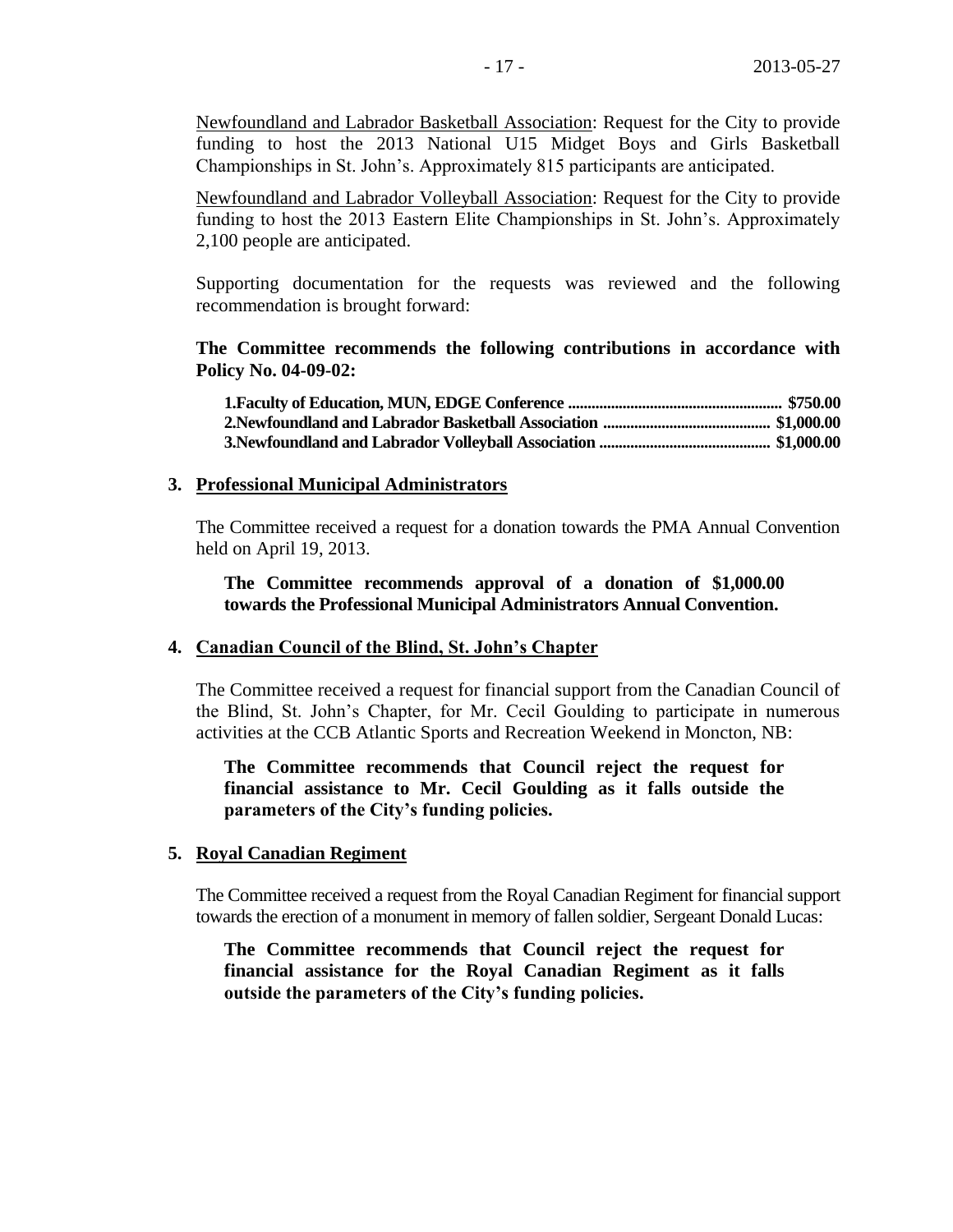### **6. Atlantic Maple Leaf NL 2013 Tribute Dinner**

The Committee received a request for financial assistance towards the Atlantic Maple Leaf NL 2013 Tribute Dinner in support of military families to be held on June 27, 2013.

**The Committee recommends that Council reject the request for financial assistance towards the Atlantic Maple Leaf NL 2013 Tribute Dinner as this falls outside the parameters of the City's funding policies.** 

### **7. Newfoundland and Labrador Darts Association**

The Committee received a request for further financial assistance from the NL Darts Association towards the hosting of three major events:

- (1) National Youth Dart Championships
- (2) Adult National Dart Championships
- (3) World Cup of Darts

### **The Committee recommends approval of a further donation of \$5,500.00 to the Newfoundland and Labrador Darts Association.**

### **8. Economic Diversification and Growth Enterprises (EDGE) Program**

The Committee considered a memorandum dated March 20, 2013 from the Director, Strategy and Engagement, regarding the EDGE Program.

### **The Committee recommends that Council defer any further participation in the EDGE Program pending further information from the Provincial Government.**

A copy of the memorandum is on file with the City Clerk's Office.

### **9. Contractor Health and Safety Policy 03-07-43**

The Committee considered a memorandum dated April 17, 2013 from the Director, Human Resources, regarding revisions to Policy 03-07043. The Committee agreed with the revision of the Policy; a copy of the letter is on file with the City Clerk's Department.

### **10. List of Tax Sale Properties**

The Committee considered a memorandum dated May 3, 2013 from the Deputy City Manager, Financial Management, regarding the list of properties identified as priorities for the 2013 Tax Sale. The Committee agreed with the recommended sale of these properties; a copy of the letter is on file with the City Clerk's Department.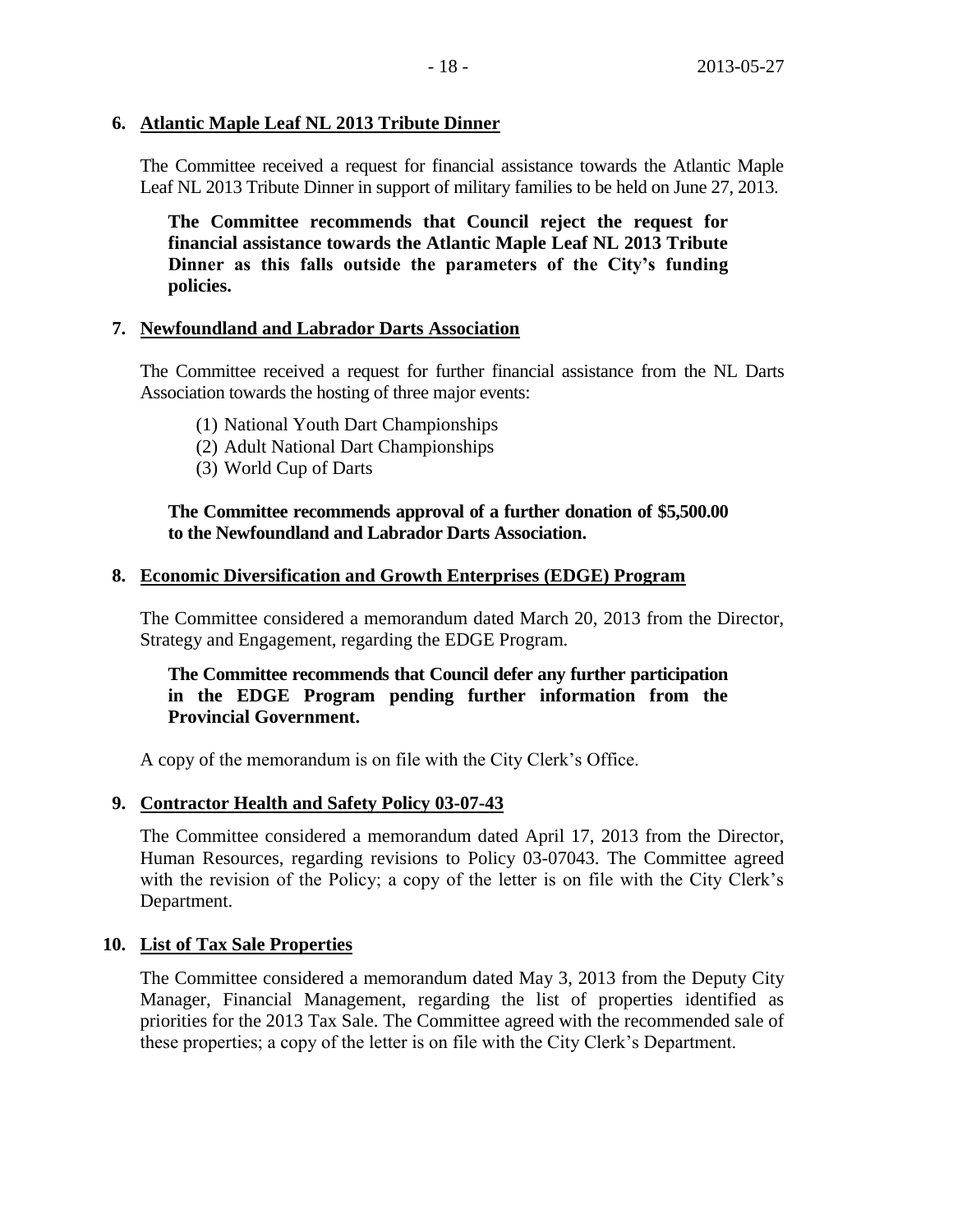### **11. Operational Funding – Bannerman Park Foundation**

The Committee considered a memorandum dated May 14, 2013 from the Deputy City Manager, Financial Management, regarding additional operational funding for the Bannerman Park Foundation.

**The Committee recommends Council's approval that the \$90,000 advanced to the Bannerman Park Foundation to December 31, 2012 be treated as a grant and that the \$50,000 already provided in 2013 and any future amounts provided to the Foundation be taken from the Open Space Reserve Allocation.**

Danny Breen, Chairperson

### **SJMC2013-05-27/231R**

**It was moved by Councillor Breen; seconded by Councillor Hanlon: That the Committee's recommendations be approved.**

**The motion being put was unanimously carried.**

### **Grants & Subsidies Recommendations – 2013**

#### **SJMC2013-05-27/232R**

**It was moved by Councillor Breen; seconded by Councillor Hanlon: That the following community grants for 2013 be approved:**

### **APPLICANT**

|                |                                        | 2013           |
|----------------|----------------------------------------|----------------|
|                |                                        | Recommendation |
|                | <b>COMMUNITY SERVICES - General</b>    |                |
| 1              | Senior's Resource Centre               | 10,000         |
| 2              | <b>SPCA</b>                            | 10,000         |
| 3              | St. John's Boys and Girls Club(MC,BC)  | 75,000         |
| $\overline{4}$ | The Gathering Place                    | 5,000          |
| 5              | Vera Perlin Society                    | 10,000         |
| 6              | Kids Help Phone                        | 10,000         |
| 7              | <b>Beagle Paws</b>                     | 3,300          |
| 8              | <b>Vibrant Communities Initiative</b>  | 15,000         |
| 9              | George Street United Church            | 3,000          |
| 10             | Refugee and Immigrant Advisory Council |                |
| 11             | Bridges to Hope                        | 10,000         |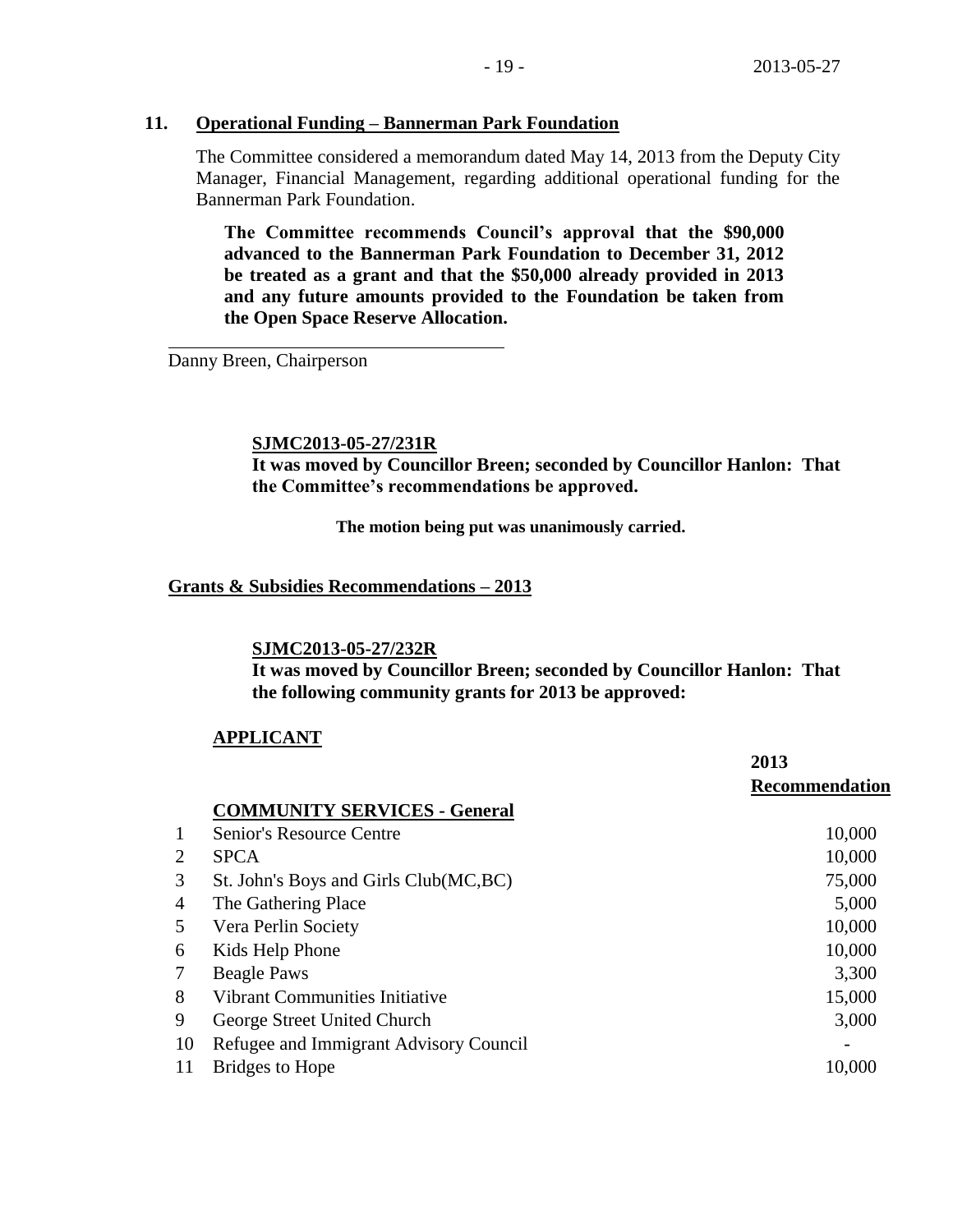# **COMMUNITY SERVICES - Neighbourhood**

| 1 | MacMorran (Mt. Scio) Comm Ctr      | 20,000 |
|---|------------------------------------|--------|
| 2 | <b>Buckmasters Circle Comm Ctr</b> | 20,000 |
|   | 3 Rabbittown Comm Ctr              | 16,000 |
|   | 4 Froude Ave Comm Ctr              | 20,000 |
|   | 5 Virginia Park Comm Ctr           | 16,000 |
|   | 6 Friends of Victoria Park         | 10,000 |

# **COMMUNITY SERVICES - Family Life**

| $\mathbf{1}$ | School Lunch Assoc                          | 10,000 |
|--------------|---------------------------------------------|--------|
|              | 2 THRIVE (Community Youth Network)          | 10,000 |
|              | 3 Choices for Youth                         | 12,000 |
|              | 4 Common Ground Community Development Corp. |        |
|              | 5 Planned Parenthood                        |        |

### **COMMUNITY ARTS/CULTURAL/MEDIA**

| $\mathbf{1}$   | Arts Jury                                 | 177,800 |
|----------------|-------------------------------------------|---------|
| $\mathbf{2}$   | Kiwanis Music Festival                    | 3,500   |
| 3 <sup>1</sup> | <b>FOG-MUN Botanical Garden</b>           | 500     |
|                | 4 Nfld. Symphony Orchestra                | 50,000  |
| 5 <sup>5</sup> | Opera on the Avalon                       |         |
| 6              | Northeast Rotary Music Festival           | 3,500   |
| $7\degree$     | <b>Newfoundland Horticultural Society</b> |         |

# **EDUCATION**

| St. John's Public Library Board | 8,000 |
|---------------------------------|-------|
| 2 Love of Learning              | 7,500 |

### **REHABILITATION**

| $\mathbf{1}$ | <b>Rainbow Riders</b>          | 20,000 |
|--------------|--------------------------------|--------|
|              | 2 U.P.P. - The Pottle Centre   | 7,000  |
|              | 3 Easter Seals of NL           | 5,000  |
|              | 4 Stella Burry Inclusion Choir |        |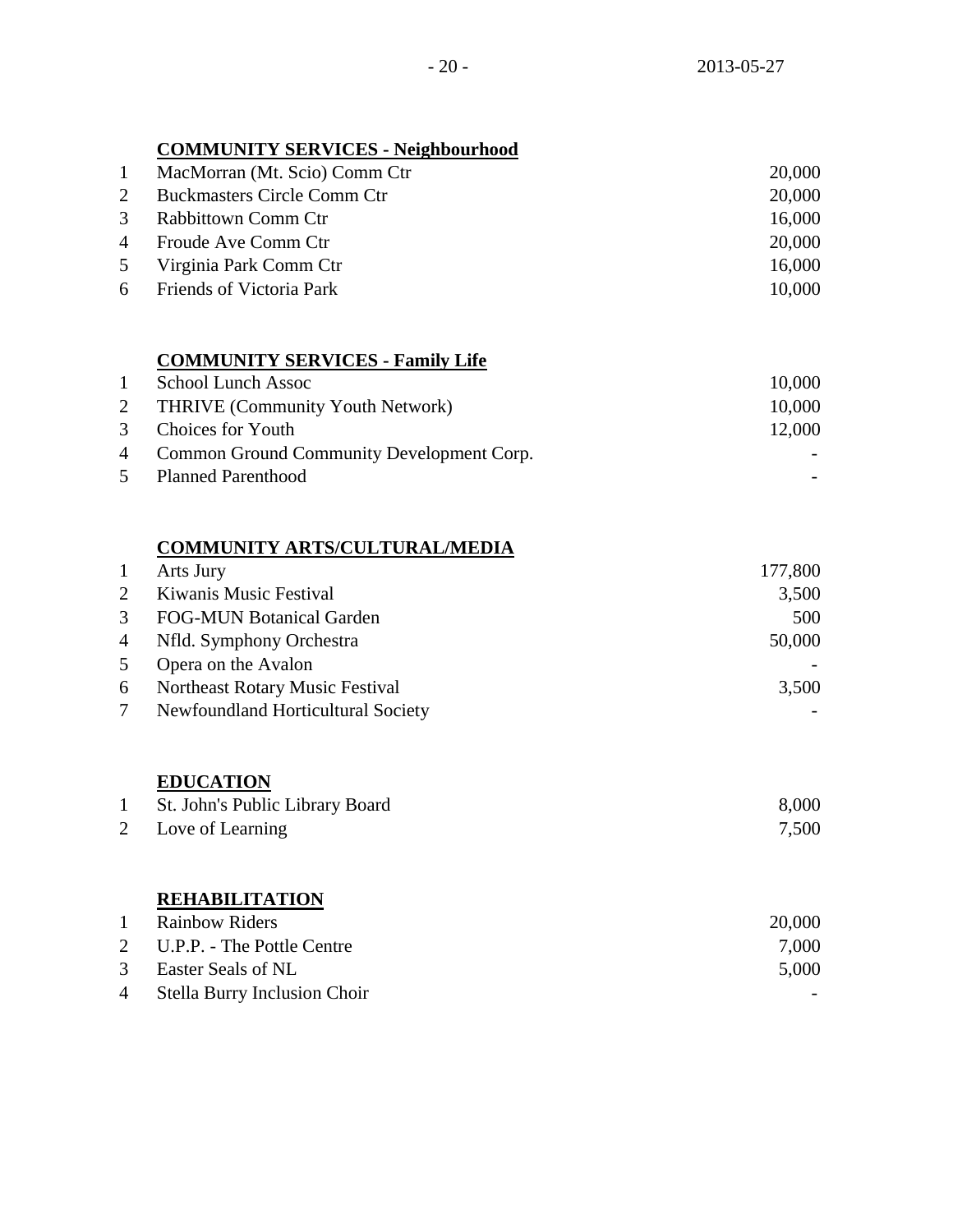|                | <b>RECREATION</b>                              |           |
|----------------|------------------------------------------------|-----------|
| $\mathbf{1}$   | <b>Special Olympics</b>                        | 5,000     |
| $\overline{c}$ | Daffodil Seniors Club                          | 1,000     |
| 3              | Kilbride 50+ Club                              | 1,000     |
|                | <b>SPECIAL EVENTS</b>                          |           |
| $\mathbf{1}$   | St. John's Pipe Band                           |           |
| $\overline{c}$ | <b>Signal Hill Tattoo</b>                      | 30,000    |
|                | <b>OTHER</b>                                   |           |
| $\mathbf{1}$   | <b>Grand Concourse</b>                         | 36,000    |
| $\overline{c}$ | <b>East Coast Trail Association</b>            | 25,000    |
| 3              | <b>LSPU Hall Operating Grant</b>               | 50,000    |
| 4              | Quidi Vidi-Rennies River Dev. Found.           | 25,000    |
| 5              | St. John's Clean and Beautiful                 | 63,750    |
| 6              | <b>GEO</b> Centre                              | 60,000    |
| 7              | Aquarena                                       | 100,000   |
| 8              | Other (non-sports) travel                      | 4,000     |
| 9              | Tax Back Grants - EDGE, Water                  | 120,000   |
| 10             | <b>Cygnus Gymnastics</b>                       | 20,000    |
| 11             | Ryan Clowe Tournament (in aid of REAL Program) |           |
| 12             | <b>Teddy Bear Picnic</b>                       | N/A       |
| 13             | <b>PeeWee Eastern Nationals</b>                | N/A       |
| 15             | <b>Silver Summit</b>                           | N/A       |
| 16             | Home Share Program                             | 15,000    |
| 17             | Ever Green Recycling                           | 30,000    |
| 18             | Canadian Housing and Renewal, Congress 2012    | N/A       |
| 19             | <b>2012 CAFC</b>                               | N/A       |
| 20             | Municipalities NL                              | 500       |
|                | <b>CAPITAL GRANTS</b>                          |           |
| 1              | <b>Canadian Red Cross</b>                      | 20,000    |
|                | Totals                                         | 1,174,350 |
|                | <b>Budget</b>                                  | 1,258,000 |
|                | Uncommitted/Available                          | 83,650    |
|                |                                                |           |

\* Previously committed by Council.

N/A No Application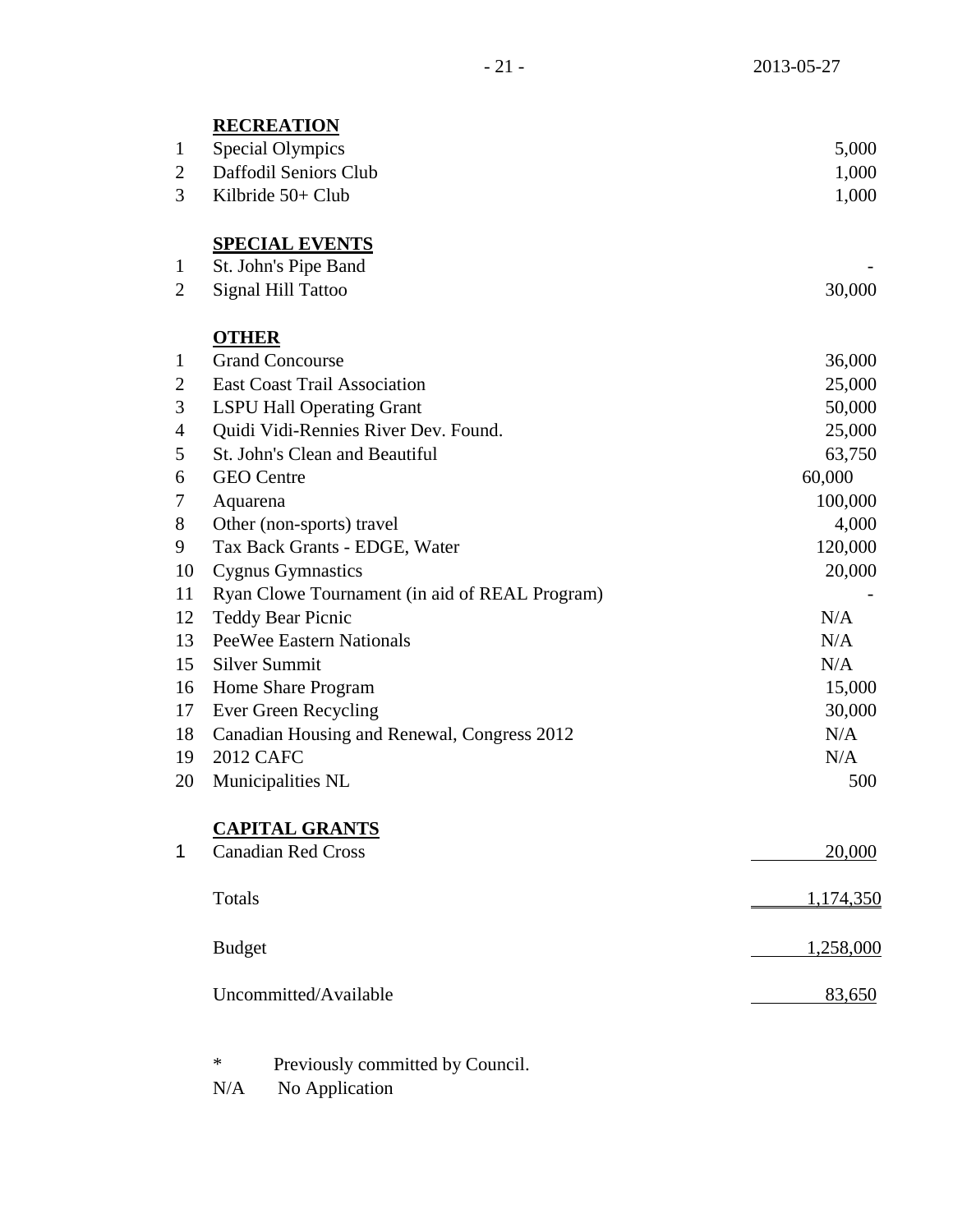**The motion being put was carried with Councillor Colbert abstaining due to his association with one of the organizations receiving a grant.**

#### **Building Permits List**

#### **SJMC2013-05-27/233R**

**It was moved by Councillor Hickman, seconded by Councillor Tilley: That the recommendation of the Director of Building and Property Management with respect to the following Building Permits List be approved:** 

### **Building Permits List Council's May 27, 2013 Regular Meeting**

|                    | Permits Issued:   | 2013/05/16 To 2013/05/22 |
|--------------------|-------------------|--------------------------|
|                    | Class: Commercial |                          |
| 40 Aberdeen Ave    | Ms                | Service Shop             |
| 40 Aberdeen Ave    | Ms                | Retail Store             |
| 40 Aberdeen Ave    | Ms                | Service Shop             |
| 40 Aberdeen Ave    | Ms                | Clinic                   |
| 46 Aberdeen Ave    | Ms                | Restaurant               |
| 90 Aberdeen Ave    | Ms                | Retail Store             |
| 98 Aberdeen Ave    | Ms                | Service Shop             |
| 95c Aberdeen Ave   | Ms                | Retail Store             |
| 77 Blackmarsh Rd   | Ms                | Retail Store             |
| 245 Blackmarsh Rd  | Ms                | Convenience Store        |
| Carpasian Rd       | Ms                | C1ub                     |
| 94 Elizabeth Ave   | Ms                | Retail Store             |
| 385 Empire Ave     | Ms                | Office                   |
| 391-395 Empire Ave | Ms                | Communications Use       |
| 2 Foqwill Pl       | Ms                | Restaurant               |
| 32 Frecker Dr      | Ms                | Service Station          |
| 336 Freshwater Rd  | Ms                | Service Shop             |
| 336 Freshwater Rd  | Ms                | Office                   |
| 342 Freshwater Rd  | Ms                | Clinic                   |
| 15 Goldstone St    | Ms                | Service Shop             |
| 169 Hamlyn Rd      | Ms                | Service Shop             |
| 12-20 Highland Dr  | Ms                | Retail Store             |
| 39 Kelsey Dr       | Ms                | Retail Store             |
| 55c Kelsey Dr      | $M_{\rm S}$       | Service Shop             |
| 55 Kelsey Dr       | Ms                | Restaurant               |
| 65 Kelsey Dr       | Ms                | Retail Store             |
| 102 Kenmount Dr    | Ms                | Hotel                    |
| 102 Kenmount Dr    | Ms                | Office                   |
| 150 Kenmount Rd    | Ms                | Car Sales Lot            |
| 274 Kenmount Rd    | Ms                | Retail Store             |
| 394 Kenmount Rd    | Ms                | Convenience Store        |
| 161 Kenmount Rd    | Ms                | Retail Store             |
|                    |                   |                          |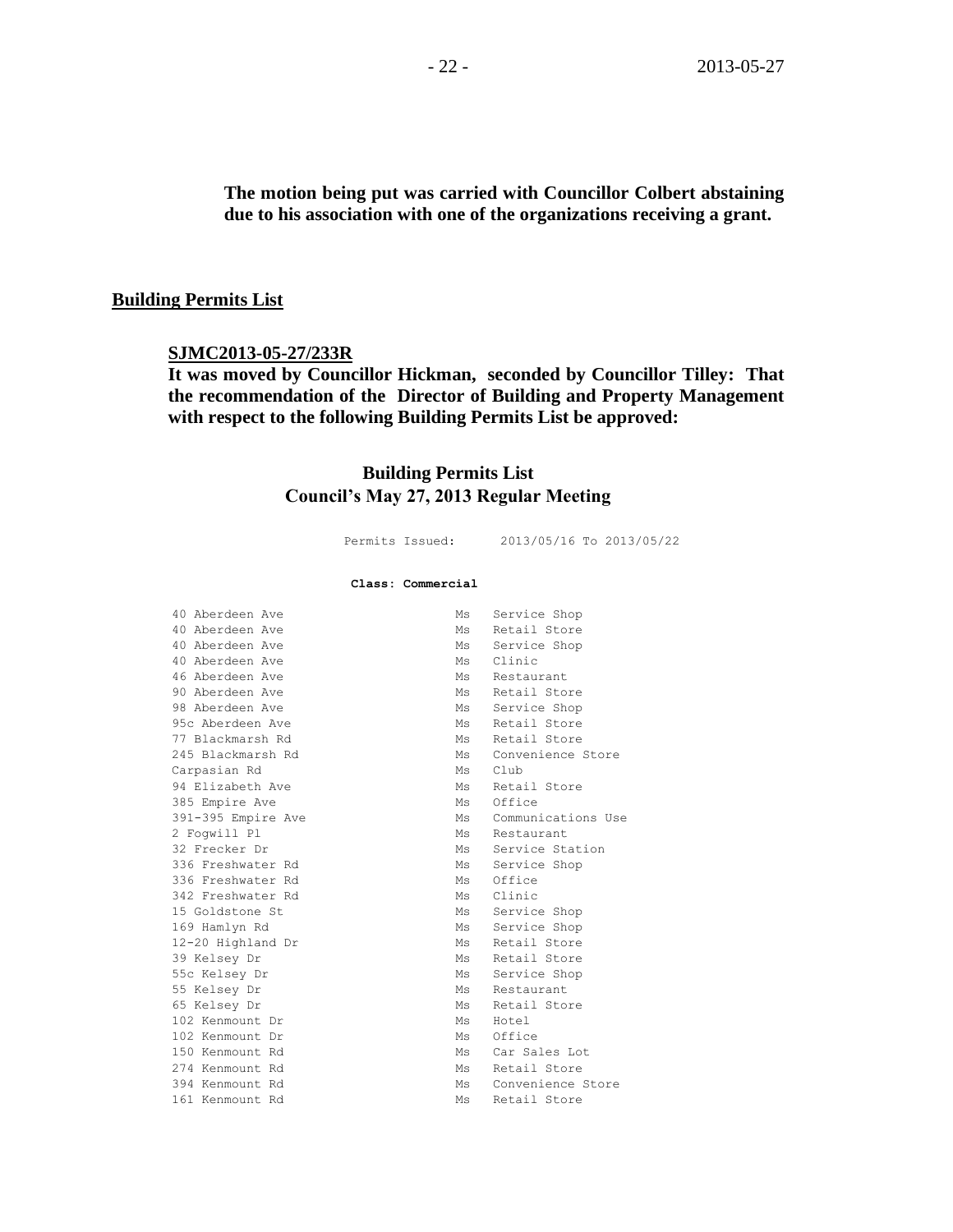193 Kenmount Rd Ms Ms Restaurant 195 Kenmount Rd Ms Service Shop<br>351-361 Kenmount Rd Ms Office 351-361 Kenmount Rd 147 Lemarchant Rd Ms Service Shop 326 Logy Bay Rd Ms Convenience Store 204-206 Main Rd Ms Clinic 484-490 Main Rd<br>53-59 Main Rd Rona Ms Retail Store 53-59 Main Rd Rona 355-367 Main Rd Ms Office 239 Major's Path Ms Office 34 New Cove Rd Ms Place Of Amusement 36 Pearson St Ms Retail Store 154 Pennywell Rd Ms Service Station 34 Pippy Pl<br>
279 Portugal Cove Rd<br>
350 Clinch Cres<br>
38-40 Ropewalk Lane<br>
38-40 Ropewalk Lane<br>
38-40 Ropewalk Lane<br>
2011 279 Portugal Cove Rd 150 Clinch Cres 38-40 Ropewalk Lane St. Clare Ave Ms Place Of Assembly 10 Stavanger Dr Ms Boarding House(4 Or Less) 16 Stavanger Dr Ms Restaurant 22 Stavanger Dr Ms Retail Store 386 Stavanger Dr Ms Bank 95e Stavanger Dr Ms Service Shop 397 Stavanger Dr Ms Retail Store<br>86 Thorburn Rd Ms Retail Store 644 Topsail Rd Ms Day Care Centre 656 Topsail Rd<br>393 Topsail Rd<br>Ms Other 393 Topsail Rd 681 Topsail Rd<br>26-34 Torbay Rd<br>Ms Tavern 26-34 Torbay Rd 10 Elizabeth Ave Ms Office 120 Torbay Rd Ms Office 350 Torbay Rd Ms Service Shop 50 White Rose Dr Sn Retail Store 235 Water St<br>
235 Water St -Maersk<br>
235 Water St -Maersk<br>
236 Nn Office 100 New Gower St -Maersk 215 Water St, Benson Buffett Rn Office 10 Clancey Dr Nc Communications Use 61 James Lane Rn Warehouse 2 Vanguard Crt Aker Solutions Rn Office 571 Torbay Rd **Rn** Eating Establishment 472 Logy Bay Rd Rn Office 36 George St-Works Gourmet Bur Cr Restaurant

Ms Retail Store

This Week \$ 1,095,453.00

#### **Class: Industrial**

This Week \$ .00

#### **Class: Government/Institutional**

| 141 Frecker Dr | Nc Accessory Building     |
|----------------|---------------------------|
| 509 Main Rd    | Admin Bldg/Gov/Non-Profit |

This Week \$ 302,500.00

#### **Class: Residential**

| 119 Bay Bulls Rd    | Nc  | Accessory Building |  |
|---------------------|-----|--------------------|--|
| 39 Spruce Grove Ave | Nc  | Accessory Building |  |
| 72 Blackwood Pl     | Nc. | Fence              |  |
| 3 Blue Jacket Pl    | Nc  | Accessory Building |  |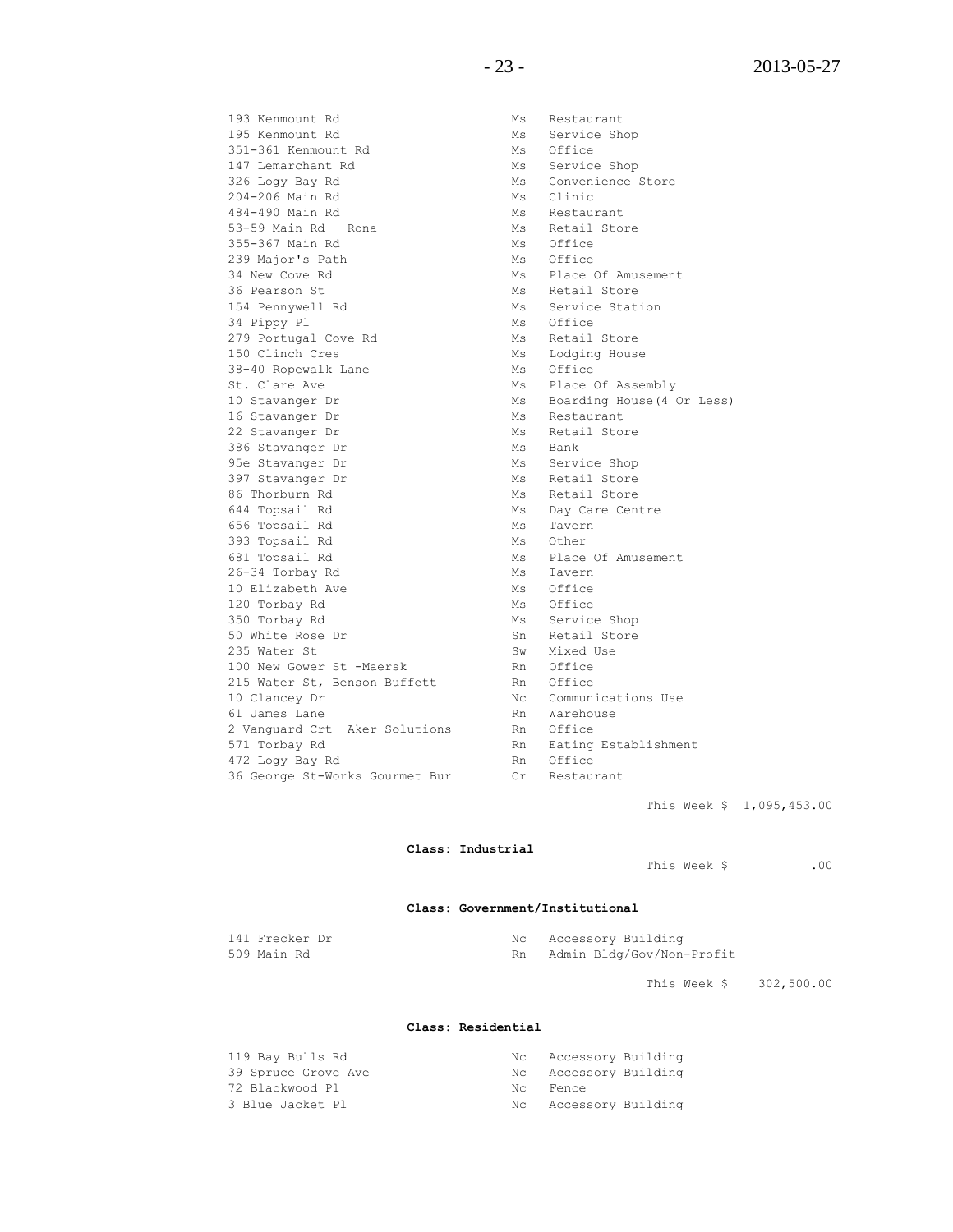112 Branscombe St Nc Fence 197 Brookfield Rd No Nc Accessory Building 79 Canada Dr No Rence 10 Capulet St Lot 202 Nc Single Detached Dwelling 19 Caribou Pl **No. 19 Caribou Pl Nc Accessory Building** 111 Castle Bridge Dr Nc Swimming Pool 3 Cessna St 1997 1997 1998 1999 No. 1 No. 1 Fence 2 Chafe Ave Nc Fence 53 Cherokee Dr Nc Accessory Building 56 Cheyne Dr Nc Fence 19 Cypress St Nc Fence 12 Densmore's Lane No Rence 20 Dunkerry Cres, Lot 280 Nc Single Detached & Sub.Apt 5 Dunkerry Cres, Lot 290 Nc Single Detached Dwelling 36 Eastbourne Cres No. 1 No. 1 Accessory Building 12 Galashiels Pl Nc Accessory Building 50 Gil Eannes Dr Nc Accessory Building 9 Hunt's Lane No. 2012 Mc Accessory Building 202 Ladysmith Dr, Lot 498 Nc Single Detached & Sub.Apt 210 Ladysmith Dr , Lot 502 Nc Single Detached & Sub.Apt 29 Ladysmith Dr Nc Accessory Building 85 Ladysmith Dr., Lot 174 Nc Single Detached Dwelling 99 Ladysmith Dr, Lot 181 Nc Single Detached Dwelling 101 Ladysmith Dr, Lot 182 Nc Single Detached Dwelling 225 Ladysmith Dr, Lot 594 Nc Single Detached & Sub.Apt 229 Ladysmith Dr, Lot 592 Nc Single Detached & Sub.Apt 52 Larner St Nc Fence 5 Lismore Pl, Lot 305 Nc Single Detached Dwelling 52 Larner St<br>
5 Lismore Pl, Lot 305 Nc Single<br>
24 Mooney Cres Nc Fence<br>
11 Pole Cres Nc Fence 11 Pole Cres Nc Rence 38 Seaborn St 188 and 188 No Accessory Building 8 Sequoia Dr, Lot 298 Nc Single Detached Dwelling 6 Stabb Crt Nc Fence 39 Tanner St Nc Accessory Building 65 Teakwood Dr Nc Fence 23 Tigress St, Lot 625 Nc Single Detached & Sub.Apt 2 Virginia Pl Nc Patio Deck 2 Virginia Pl Nc Fence 68 Viscount St Nc Accessory Building 166 Waterford Bridge Rd Nc Fence 166 Waterford Bridge Rd Nc Patio Deck 8 Pratt Pl Co Subsidiary Apartment 54 Eastbourne Cres Cr Subsidiary Apartment 478 Empire Ave Ex Single Detached Dwelling 25 Bonaventure Ave and the Rn Apartment Building<br>140 Gower St 140 Gover St 140 Rn Apartment Building 142 Gower St Rn Semi-Detached Dwelling<br>1 Ironwood Pl Rn Single Detached Dwelling<br>7 Knapdale Pl Rn Single Detached Dwelling 1 Ironwood Pl Rn Single Detached Dwelling 7 Knapdale Pl **Rn** Single Detached Dwelling 20 Macbeth Dr **Rn** Patio Deck 79 Old Petty Harbour Rd Rn Subsidiary Apartment

Rn Semi-Detached Dwelling 46 Sorrel Dr Rn Single Detached Dwelling

This Week \$ 3,370,018.00

**Class: Demolition**

This Week \$ .00

This Week's Total: \$ 4,767,971.00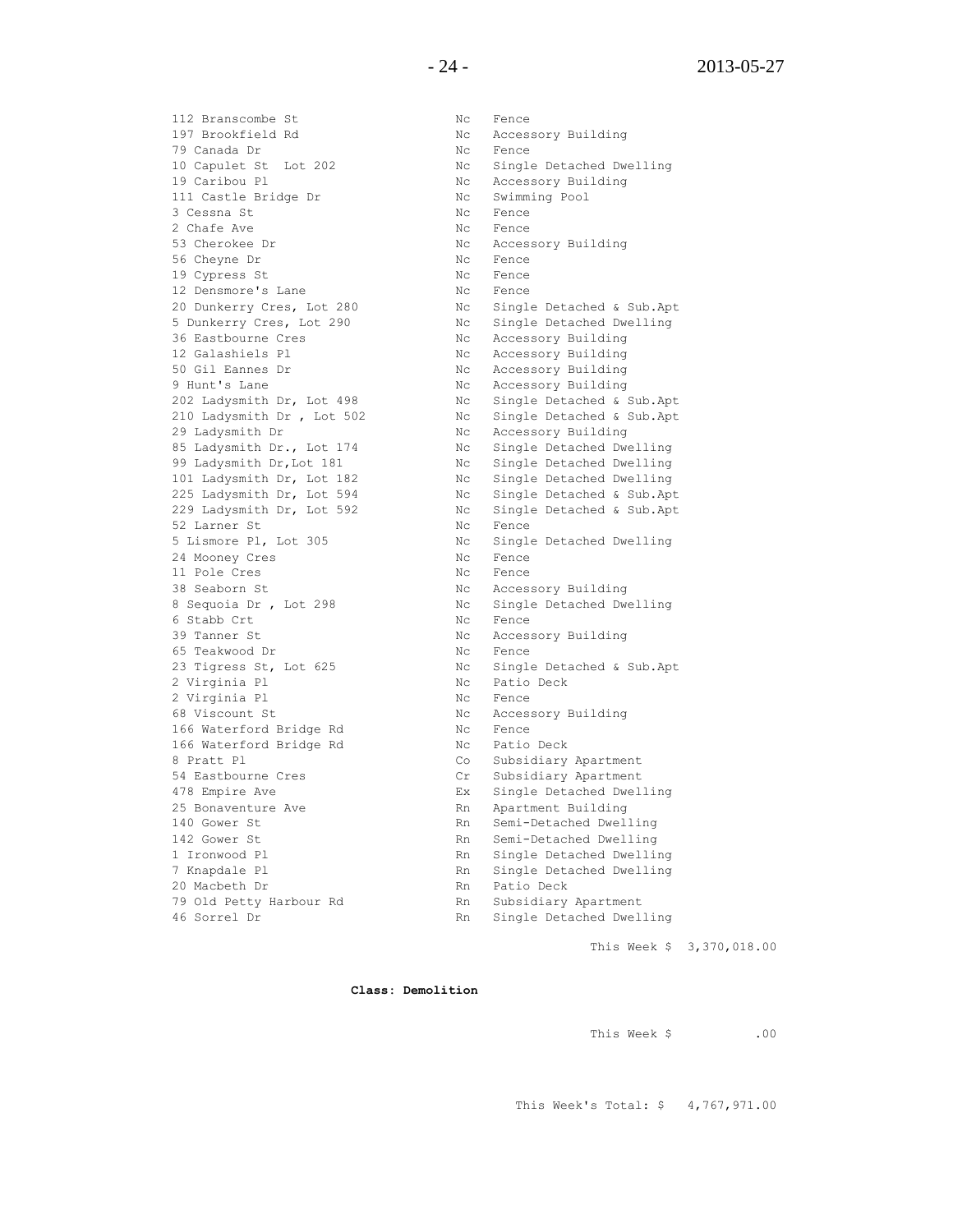Repair Permits Issued: 2013/05/16 To 2013/05/22 \$44,200.00

#### Legend

| Co Change Of Occupancy  | Sn Sign        |
|-------------------------|----------------|
| Cr Chng Of Occ/Renovtns | Ms Mobile Sign |
| Ex Extension            | Cc Chimney Con |

- Nc New Construction
- 
- Rn Renovations **William Warehouse** Wis Woodstove
	-
- Ti Tenant Improvements

| Co Change Of Occupancy  | Sn Sign                 |
|-------------------------|-------------------------|
| Cr Chng Of Occ/Renovtns | Ms Mobile Sign          |
| Ex Extension            | Cc Chimney Construction |
| Nc New Construction     | Cd Chimney Demolition   |
| Oc Occupant Change      | Dv Development File     |

- 
- Sw Site Work **Demolition**

| May 27, 2013                                                       |                  |                  |                      |  |
|--------------------------------------------------------------------|------------------|------------------|----------------------|--|
| Type                                                               | 2012             | 2013             | $%$ Variance $(+/-)$ |  |
| Commercial                                                         | \$118,800,200.00 | \$44,300,000.00  | $-63$                |  |
| Industrial                                                         | \$3,600,000.00   | \$28,000.00      | $-99$                |  |
| Government/Institutional                                           | \$11,500,200.00  | \$7,500,100.00   | $-35$                |  |
| Residential                                                        | \$66,500,900.00  | \$53,500,000.00  | $-20$                |  |
| Repairs                                                            | \$1,500,600.00   | \$1,200,400.00   | $-20$                |  |
| Units<br>$(1 \quad \& \quad 2)$<br>Family<br>Housing<br>Dwellings) | 234              | 145              |                      |  |
| Total                                                              | \$201,901,900.00 | \$106,528,500.00 | $-47$                |  |

Respectfully Submitted,

David Blackmore, R.P.A. Deputy City Manager – Planning, Development & Engineering

#### **Payrolls and Accounts**

**SJMC2013-05-27/234R**

**It was moved by Councillor Hickman; seconded by Councillor Tilley: That the following Payrolls and Accounts for the week ending May 23rd , 2013 be approved:**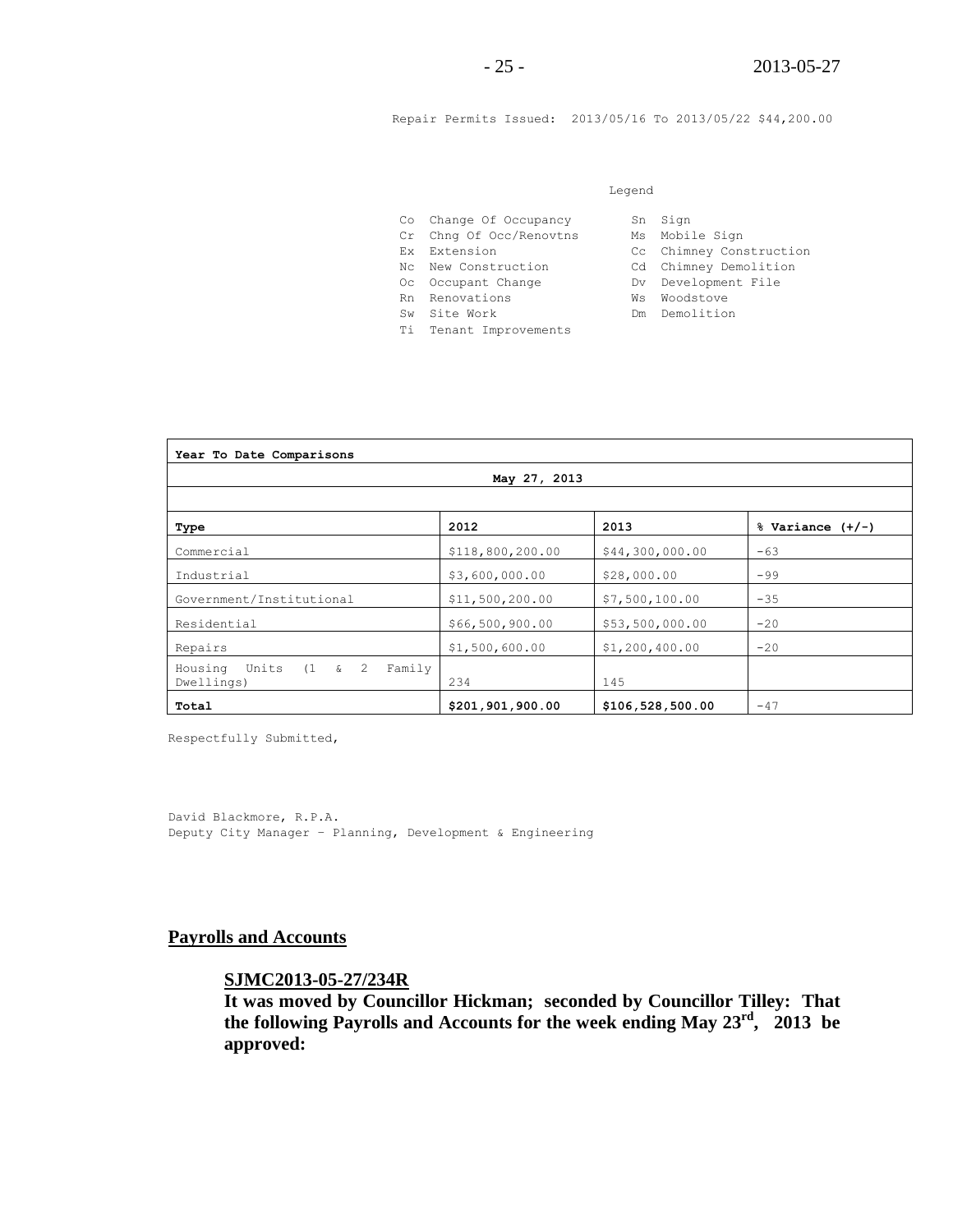#### **Weekly Payment Vouchers For The Week Ending May 23, 2013**

#### **Payroll**

| <b>Public Works</b>                    | 398,512.40<br>S. |  |
|----------------------------------------|------------------|--|
| <b>Bi-Weekly Casual Administration</b> | 708,025.43<br>\$ |  |
| <b>Bi-Weekly Management</b>            | 683,836.13<br>\$ |  |
| <b>Bi-Weekly Fire Department</b>       | \$569,559.81     |  |
| <b>Accounts Payable</b>                | \$1,651,790.82   |  |
|                                        |                  |  |

Total: \$ 4,011,724.59

#### **The motion being put was unanimously carried.**

#### **Tenders**

- a. Tender Supply of Ready Mix Asphalt
- b. Tender Supply and Install Playground Equipment
- c. Tender 2013 Infrastructure Maintenance Contract #1 Manholes and Catch basins
- d. Tender 2013 Infrastructure Maintenance Contract #2 Concrete Curb, Gutter and Sidewalk
- e. Tender 2013 Infrastructure Maintenance Contract #3 Concrete Sidewalk Repairs

#### **SJMC2013-05-27/235R**

**It was moved by Councillor Tilley; seconded by Councillor Breen: That the recommendations of the Deputy City Manager, Corporate Services & City**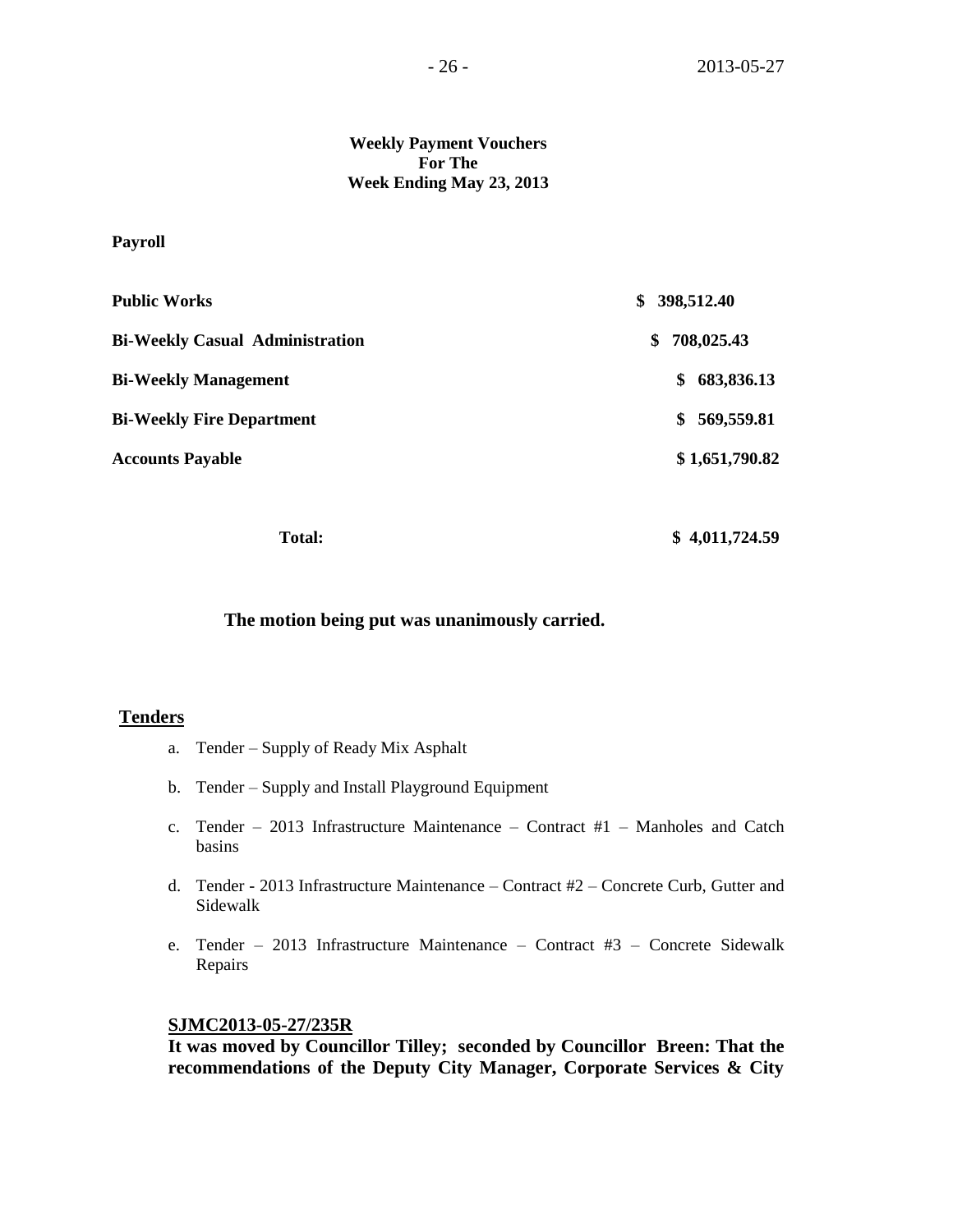**Clerk and Deputy City Manager, Public Works be approved and the tenders awarded as follows:**

- **a. Municipal Construction @ \$97.00 per ton and Weir's Construction @ \$98 per ton, taxes extra**
- **b. Coastline Equipment and Murray's Landscape Service, taxes extra (Details outlined in memo dated May 21, 2013 from John Hamilton, Senior Buyer)**
- **c. Infinity Construction @ \$1,050,380.20**
- **d. Infinity Construction @ \$1,473,548.25**
- **e. Infinity Construction @ \$283,935.10**

**The motion being put was unanimously carried.**

#### **147 Elizabeth Avenue**

Council considered a memorandum dated May 23, 2013 from the City Solicitor regarding the above noted.

#### **SJMC2013-05-27/236R**

**It was moved by Councillor Colbert; seconded by Councillor Hickman: That the owners of a tree removed by the City from property at 147 Elizabeth Avenue during construction in the area, be compensated in the amount of \$1,600.00, which is the appraised value for the tree.**

#### **The motion being put was unanimously carried.**

#### **Councillor Collins**

Councillor Collins asked that His Worship the Mayor write Canada Post in an attempt to hasten a solution to the ongoing problem with mail delivery to the residents of Shea Heights.

#### **Retirement of Director of Engineering**

Members of Council extended best wished to Mr. Walt Mills who will be retiring May 31, 2013 after many years of service with the City.